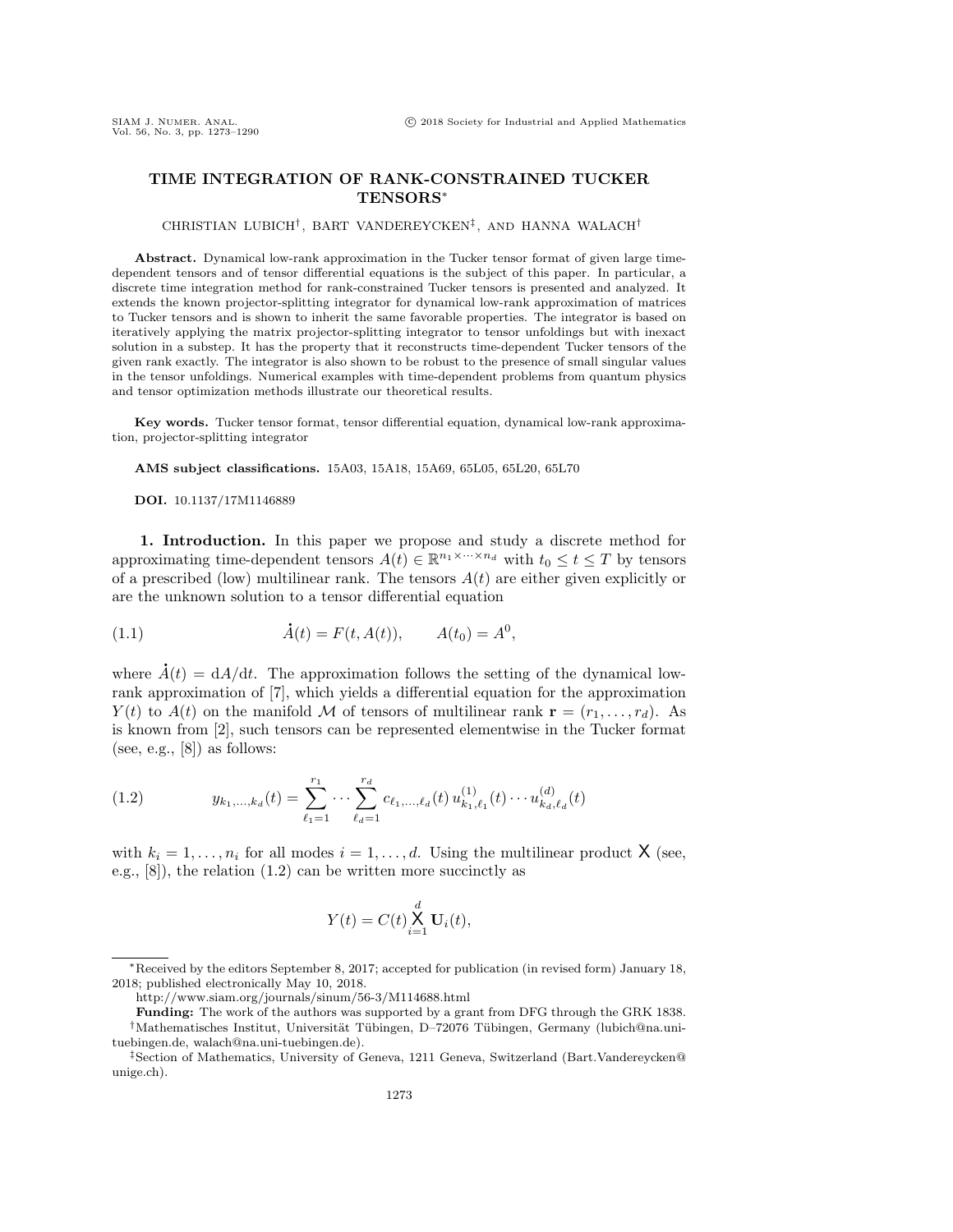where  $C(t) \in \mathbb{R}^{r_1 \times \cdots \times r_d}$  is the time-dependent core tensor of full multilinear rank with entries  $c_{\ell_1,\ldots,\ell_d}(t)$ , and  $\mathbf{U}_i(t)$  is the mode-i time-dependent basis matrix of size  $n_i \times r_i$  with entries  $u_{k_i}^{(i)}$  $_{k_{i},\ell_{i}}^{(i)}(t).$ 

The differential equation for  $Y(t) \in \mathcal{M}$  is obtained by projecting  $F(t, Y(t))$  (or The differential equation for  $Y(t) \in \mathcal{M}$  is obtained by projecting  $F(t, Y(t))$  (or  $\hat{A}(t)$  in the case of a given explicit time-dependent tensor  $A(t)$ ) onto the tangent space  $\mathcal{T}_{Y(t)}\mathcal{M}$  of M at the current approximation  $Y(t) \in \mathcal{M}$ :

<span id="page-1-0"></span>(1.3) 
$$
\dot{Y}(t) = P(Y(t))F(t, Y(t)), \qquad Y(t_0) = Y^0 \in \mathcal{M},
$$

where  $P(Y)$ :  $\mathbb{R}^{n_1 \times \cdots \times n_d} \to \mathcal{T}_Y \mathcal{M}$  is the orthogonal projection, which can be given explicitly as an alternating sum of subprojections [\[7,](#page-17-0) [9\]](#page-17-3). The differential equation [\(1.3\)](#page-1-0) needs to be solved numerically in virtually all applications. For example, in the context of molecular quantum dynamics, such an approach is taken in the multiconfiguration time-dependent Hartree method (MCTDH) [\[12\]](#page-17-4), where the multivariate wavefunction is approximated by a linear combination of products of univariate functions.

For the corresponding matrix problem (i.e., the particular case  $d = 2$ ), a projectorsplitting integrator with remarkable properties has been proposed in [\[10\]](#page-17-5). In particular, contrary to a direct integration of the arising projected differential equations, that integrator is robust to the presence of small singular values of the current approximation matrix; see [\[4,](#page-17-6) Thm. 2.1] (which is restated as Theorem [2.2](#page-2-0) below). Such a situation commonly arises when the rank is chosen sufficiently large as to obtain an accurate approximation and the singular values have a decaying behavior.

We outline the contributions and organization of the paper as follows.

The matrix projector-splitting integrator has been extended to Tucker tensors in [\[9\]](#page-17-3) and to tensor trains (or matrix product states in the terminology of physics) in [\[11,](#page-17-7) [3\]](#page-17-8). In this paper we give a conceptually different derivation of an integrator for [\(1.3\)](#page-1-0), based on the idea of an inexact solution of substeps within the matrix projector-splitting integrator applied to matricizations of [\(1.3\)](#page-1-0). This derivation allows us to transfer the known favorable properties of the matrix integrator to the tensor case. We then show that the newly derived integrator is mathematically equivalent to the tensor projector-splitting integrator of [\[9\]](#page-17-3), whose key properties of exactness and robustness are thus proven in the present paper. We mention that this integrator has meanwhile proved its robustness and efficiency in a first MCTDH implementation [\[6\]](#page-17-9).

In section [2,](#page-1-1) we briefly restate the matrix projector-splitting integrator and some of its properties. We then derive in section [3](#page-3-0) the Tucker tensor integrator in a recursive way from the matrix integrator. In section [4,](#page-7-0) we show that the integrator reproduces the given matrix  $A(t)$  if it is explicitly given and it is of rank  $(r_1, \ldots, r_d)$ . This extends the exactness property of the integrator in the matrix case [\[10\]](#page-17-5), which is fundamental for the error analysis of the matrix projector-splitting integrator in [\[4\]](#page-17-6). In section [5,](#page-10-0) we extend the error analysis of [\[4\]](#page-17-6) to the Tucker tensor case, which shows the robustness of the integrator in the presence of small singular values of its matricizations. In section [6,](#page-12-0) we show that the integrator derived and studied here is mathematically equivalent to the projector-splitting integrator for Tucker tensors as proposed in [\[9\]](#page-17-3). Finally, in section [7,](#page-15-0) we present numerical experiments that illustrate the behavior of the integrator.

<span id="page-1-1"></span>2. The matrix projector-splitting integrator. In this section, we briefly restate the projector-splitting integrator from [\[10\]](#page-17-5) for the matrix case, i.e., for  $d = 2$ . Recall that our aim is to numerically integrate the initial value problem [\(1.3\)](#page-1-0) to obtain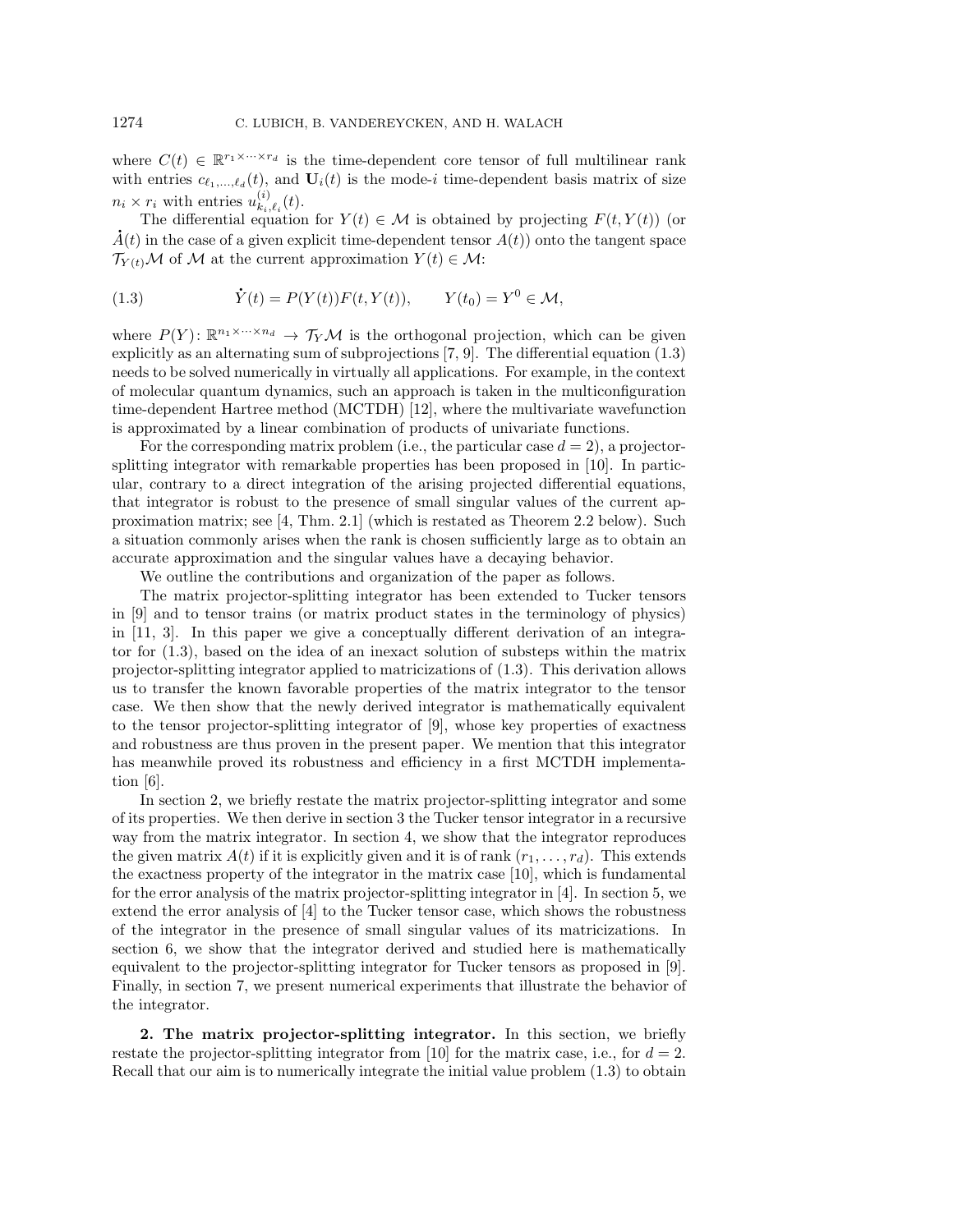a low rank approximation of [\(1.1\)](#page-0-1). To this end, we will make use of the SVD-like representation

$$
\mathbf{Y}(t) = \mathbf{U}(t)\mathbf{S}(t)\,\mathbf{V}(t)^T
$$

of the rank-r approximation matrix  $\mathbf{Y}(t) \in \mathcal{M}$ , where  $\mathbf{U}(t)$  and  $\mathbf{V}(t)$  are basis matrices of size  $n_1 \times r$  and  $n_2 \times r$  for the first and second mode, respectively. The invertible matrix  $\mathbf{S}(t) \in \mathbb{R}^{r \times r}$  has the same nonzero singular values as  $\mathbf{Y}(t)$ , but unlike the SVD,  $S(t)$  is not assumed to be diagonal.

The projector-splitting integrator updates the factors  $\mathbf{U}, \mathbf{S}, \mathbf{V}$ , starting from the initial value  $\mathbf{Y}^0 = \mathbf{U}^0 \mathbf{S}^0 \mathbf{V}^{0,T}$ . Let  $F : \mathbb{R} \times \mathbb{R}^{n_1 \times n_2} \to \mathbb{R}^{n_1 \times n_2}$ . Then one time step from  $t_0$  to  $t_1 = t_0 + h$  proceeds as follows:

1. K-step: Update  $\mathbf{U}^0 \to \mathbf{U}^1$ ,  $\mathbf{S}^0 \to \mathbf{\widehat{S}}^1$ .

Integrate to  $t = t_1$  the differential equation

<span id="page-2-1"></span>(2.1) 
$$
\dot{\mathbf{K}}(t) = F(t, \mathbf{K}(t) \mathbf{V}^{0,T}) \mathbf{V}^0, \quad \mathbf{K}(t_0) = \mathbf{U}^0 \mathbf{S}^0
$$

and perform a QR factorization  $\mathbf{K}(t_1) = \mathbf{U}^1 \mathbf{S}^1$  to orthonormalize the columns of  $\mathbf{K}(t_1)$ . This yields  $\mathbf{U}^1$  as the final approximation of the basis matrix  $\mathbf{U}(t)$ at  $t = t_1$ , and the temporary update  $\widehat{S}^1$ .

2. S-step: Update  $\widetilde{S}^1 \rightarrow \widetilde{S}^0$ . Integrate to  $t = t_1$  the differential equation

<span id="page-2-3"></span>(2.2) 
$$
\dot{\mathbf{S}}(t) = -\mathbf{U}^{1,T} F(t, \mathbf{U}^1 \mathbf{S}(t) \mathbf{V}^{0,T}) \mathbf{V}^0, \quad \mathbf{S}(t_0) = \hat{\mathbf{S}}^1.
$$

This yields the temporary update  $\widetilde{\mathbf{S}}^0 = \mathbf{S}(t_1)$ .

3. L-step: Update  $\mathbf{V}^0 \to \mathbf{V}^1$ ,  $\widetilde{\mathbf{S}}^0 \to \mathbf{S}^1$ . Integrate to  $t = t_1$  the differential equation

<span id="page-2-2"></span>(2.3) 
$$
\dot{\mathbf{L}}^T(t) = \mathbf{U}^{1,T} F(t, \mathbf{U}^1 \mathbf{L}(t)^T), \qquad \mathbf{L}^T(t_0) = \widetilde{\mathbf{S}}^0 \mathbf{V}^{0,T}
$$

and perform a QR factorization  $\mathbf{L}(t_1) = \mathbf{V}^1 \mathbf{S}^{1,T}$ . This yields the final approximations  $V^1$  and  $S^1$ .

Merging the computed factors results in the rank- $r$  approximation matrix

$$
\mathbf{Y}^1 = \mathbf{U}^1 \mathbf{S}^1 \mathbf{V}^{1,T}
$$

after one time step. To continue in time, we take the factorized matrix  $Y^1$  as the initial value for the next time step and apply this scheme again. This way we obtain a first order splitting method for [\(1.3\)](#page-1-0).

The matrix projector-splitting integrator has a remarkable exactness property.

<span id="page-2-4"></span>THEOREM 2.1 (see [\[10,](#page-17-5) Thm. 4.1]). Let  $\mathbf{A}(t) \in \mathbb{R}^{n_1 \times n_2}$  with rank  $\mathbf{A}(t) \leq r$  for all t and  $\mathbf{A}(t_0) = \mathbf{Y}^0$ . Further, let  $\mathbf{V}(t_1)^T \mathbf{V}(t_0)$  be invertible. Then, the splitting integrator described above (with  $F(t, Y) = \dot{A}(t)$ ) reproduces the exact solution:  $Y^1 =$  $\mathbf{A}(t_1)$ .

Moreover, the integrator is robust to the presence of small singular values in the solution or its approximation.

<span id="page-2-0"></span>THEOREM 2.2 (see [\[4,](#page-17-6) Thm. 2.1]). Let  $A(t)$  denote the solution of [\(1.1\)](#page-0-1) on  $[t_0,T]$  in the case of  $d=2$  and let M be the manifold of rank r matrices in  $\mathbb{R}^{n_1\times n_2}$ . Suppose the following assumptions are satisfied with  $\|\cdot\|$  the Euclidean norm.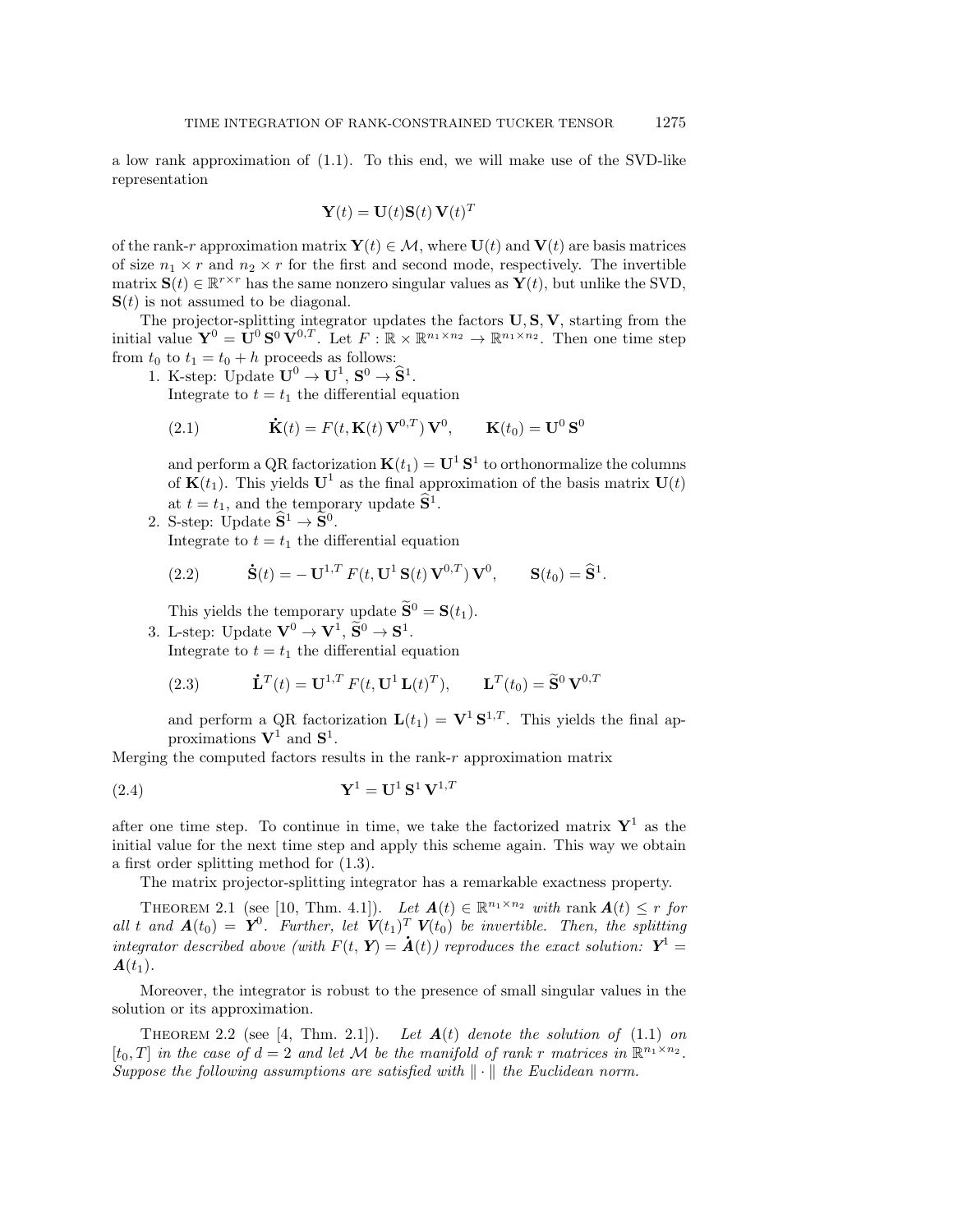(a)  $F(t, Y)$  is Lipschitz continuous and bounded for all  $Y, \widetilde{Y} \in \mathbb{R}^{n_1 \times n_2}$ :

$$
||F(t, Y) - F(t, \widetilde{Y})|| \le L||Y - \widetilde{Y}||, \qquad ||F(t, Y)|| \le B.
$$

(b)  $F(t, Y)$  can be decomposed into a tangential part and a small perturbation:

$$
F(t, Y) = M(t, Y) + R(t, Y),
$$
  

$$
M(t, Y) \in T_Y \mathcal{M}, \quad ||R(t, Y)|| \le \varepsilon,
$$

for all  $Y \in \mathcal{M}$  in a neighborhood of  $A(t)$  and for all  $t \in [t_0, T]$ .

(c) The initial value  $\mathbf{A}(t_0)$  for [\(1.1\)](#page-0-1) has rank r.

Then, the error of the splitting integrator described above after n steps with step size  $h > 0$  satisfies for all  $t_n = t_0 + nh \leq T$ 

$$
\parallel \mathbf{Y}_n - \mathbf{A}(t_n) \parallel \leq c_1 h + c_2 \varepsilon,
$$

where the constants  $c_1, c_2$  only depend on  $L, B, T - t_0$ . In particular, the constants are independent of singular values of the exact or approximate solution matrix.

In general, the differential equations in the substeps  $(2.1)$ – $(2.3)$  have to be solved numerically, e.g., by a Runge–Kutta method. In the case when  $F(t, Y) = A(t)$ for explicitly given matrices  $\mathbf{A}(t)$ , the integrator works with the increment  $\mathbf{A}(t_1)$  –  $\mathbf{A}(t_0)$  and so the substeps can be solved directly. If, however, we apply a numerical integrator, then instead of  $Y_n$ , we compute a perturbed matrix  $\tilde{Y}_n$ . Assuming that the arising local errors in the substeps are bounded by  $h\eta$ , the error bound of  $(2.2)$ after n time steps is given by

<span id="page-3-2"></span>(2.5) 
$$
\|\widetilde{\mathbf{Y}}_n - \mathbf{A}(t_n)\| \le c_1 h + c_2 \varepsilon + c_3 \eta,
$$

where  $c_3$  also only depends on  $L, B, T - t_0$ ; see in [\[4,](#page-17-6) sect. 2.6.3].

These exactness and robustness properties will be extended to the Tucker integrator in sections [4](#page-7-0) and [5,](#page-10-0) respectively. But first, we present the integration scheme for tensors in the Tucker format.

## <span id="page-3-0"></span>3. The nested Tucker integrator.

**3.1. Derivation of the integrator.** To find a low-rank approximation for  $(1.1)$ in the case of Tucker tensors of general dimension  $d$ , we will now extend the matrix projector-splitting integrator to tensors. To this end, we will need to transfer tensors into a matrix setting by considering their matricizations. In particular, we denote by

$$
\mathbf{Mat}_i(X) = \mathbf{X} \in \mathbb{R}^{n_i \times n_1 \cdots n_{i-1} n_{i+1} \cdots n_d}
$$

the *i*-mode matricization of a tensor  $X \in \mathbb{R}^{n_1 \times \cdots \times n_d}$ . It arranges the mode-*i* fibres of X to be the rows of the resulting matrix  $X$ . The reversal of the *i*-mode matricization is called tensorization, which we denote as

$$
\mathrm{Ten}_i(\mathbf{X}) = X \in \mathbb{R}^{n_1 \times \cdots \times n_d}.
$$

We begin by matricizing the *tensor* ODE  $(1.1)$  in mode 1:

<span id="page-3-1"></span>(3.1) 
$$
\mathbf{Mat}_1(\dot{A}(t)) = \mathbf{Mat}_1(F(t, A(t))), \qquad \mathbf{Mat}_1(A(t_0)) = \mathbf{Mat}_1(A^0).
$$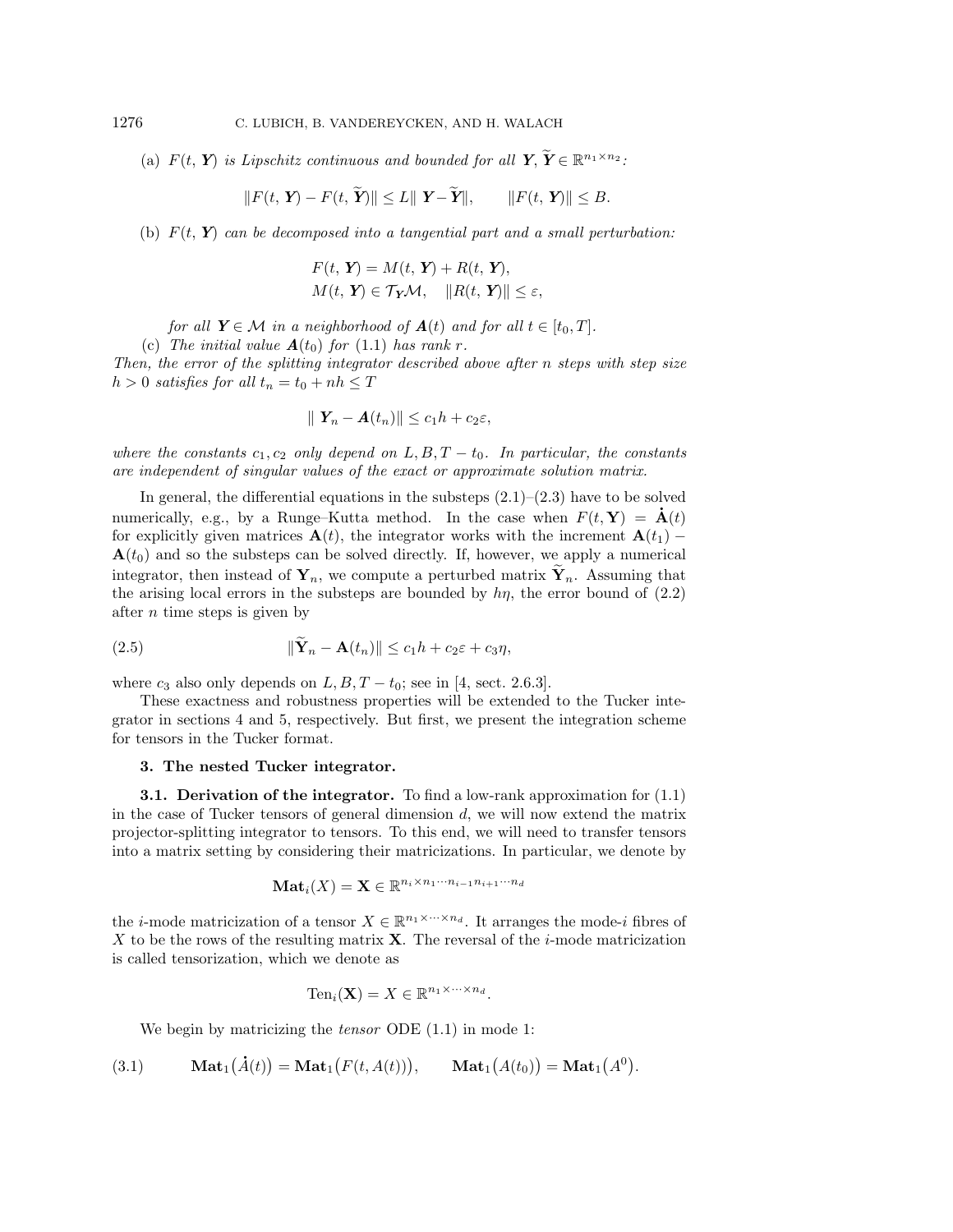This will allow us to formally apply the matrix projector-splitting integrator to this *matrix* ODE where the initial value  $\text{Mat}_1(A^0)$  is approximated by  $\text{Mat}_1(Y^0)$  with  $Y^0 \in \mathcal{M}$ . Since  $Y^0$  has multilinear rank  $(r_1, \ldots, r_d)$ , it satisfies the decomposition

$$
Y^0 = C^0 \mathop{\mathsf{X}}_{i=1}^d \mathbf{U}_i^0
$$

with  $C^0 \in \mathbb{R}^{r_1 \times \cdots \times r_d}$  and  $\mathbf{U}_i^0 \in \mathbb{R}^{n_i \times r_i}$ . Since we are dealing with the first step of the algorithm, let us denote the initial value as  $Y_1^0 := Y^0$  with core tensor as  $C_1^0 := C^0$ . By performing the QR decomposition

<span id="page-4-2"></span>
$$
\mathbf{Mat}_1\left(C^0_1\right)^T = \mathbf{Q}^0_1 \mathbf{S}^{0,T}_1 \in \mathbb{R}^{r_2 \cdots r_d \times r_1}
$$

and denoting

(3.2) 
$$
\mathbf{V}_1^{0,T} = \mathbf{Q}_1^{0,T} \bigotimes_{i=2}^d \mathbf{U}_i^{0,T} \in \mathbb{R}^{r_1 \times n_2 \cdots n_d},
$$

we obtain the necessary SVD-like representation of the initial value of [\(3.1\)](#page-3-1) as

$$
\mathbf{Mat}_1\left(Y^0_1\right)=\mathbf{U}^0_1\,\mathbf{Mat}_1\left(C^0_1\right)\bigotimes_{i=2}^d\mathbf{U}^{0,T}_i=\mathbf{U}^0_1\,\mathbf{S}^0_1\,\mathbf{V}^{0,T}_1
$$

.

Now, we are in the situation to apply the matrix projector-splitting integrator to [\(3.1\)](#page-3-1):

- 1. K-step: Update  $\mathbf{U}_1^0 \to \mathbf{U}_1^1$ ,  $\mathbf{S}_1^0 \to \mathbf{\widehat{S}}_1^1$ .
- 2. S-step: Update  $\widetilde{\mathbf{S}}_1^1 \rightarrow \widetilde{\mathbf{S}}_1^0$ .

3. L-step: Update  $\mathbf{V}_1^0 \to \mathbf{V}_1^1$ ,  $\widetilde{\mathbf{S}}_1^0 \to \mathbf{S}_1^1$  by solving approximately

<span id="page-4-0"></span>(3.3) 
$$
\mathbf{\dot{L}}_1^T(t) = \mathbf{U}_1^{1,T} \mathbf{Mat}_1 \left( F\left(t, \text{Ten}_1\left(\mathbf{U}_1^1 \mathbf{L}_1^T(t)\right)\right)\right),
$$

$$
\mathbf{L}_1^T(t_0) = \mathbf{L}_1^{0,T} = \widetilde{\mathbf{S}}_1^0 \mathbf{V}_1^{0,T}
$$

with  $\mathbf{L}_1 \in \mathbb{R}^{r_1 \times n_2 \cdots n_d}$  and the QR factorization  $\mathbf{L}_1(t_1) = \mathbf{V}_1^1 \mathbf{S}_1^{1,T}$ .

The K- and S-steps can be calculated as in the matrix case, i.e., solving [\(2.1\)](#page-2-1) and [\(2.2\)](#page-2-3) but applied to [\(3.1\)](#page-3-1). However, we do not solve the matrix differential equation in the L-step directly since it is defined for a prohibitively large  $L_1$ . More importantly, it would also not lead to an approximation for  $Y(t_1)$  of multilinear rank  $(r_1, \ldots, r_d)$  since the exact L-step above only reduces the rank of the first mode. Instead, we perform a low-rank approximation for [\(3.3\)](#page-4-0) by applying the matrix projector-splitting integrator again to a reshaped version of it.

Defining  $Y_2(t) = \text{Ten}_1(\mathbf{L}_1^T(t)) \in \mathbb{R}^{r_1 \times n_2 \times \cdots \times n_d}$ , we first retensorize [\(3.3\)](#page-4-0) as

<span id="page-4-1"></span>(3.4) 
$$
\dot{Y}_2(t) = F(t, Y_2(t) \times_1 \mathbf{U}_1^1) \times_1 \mathbf{U}_1^{1,T}, \qquad Y_2(t_0) = \text{Ten}_1(\mathbf{L}_1^{0,T}).
$$

Observe that  $Y_2(t)$  is usually of significantly smaller size than  $Y(t)$  since typically  $r_1 \ll n_1$ . Next, we unfold [\(3.4\)](#page-4-1) in the second mode. For simplicity of notation, we denote this 2-mode unfolding of  $Y_2$  by  $\mathbf{Y}_{[2]} := \mathbf{Mat}_2(Y_2) \in \mathbb{R}^{n_2 \times r_1 n_3 \cdots n_d}$ . This gives the matrix differential equation

$$
\mathbf{\dot{Y}}_{[2]}(t) = \mathbf{Mat}_2\Big( F\left(t, \mathrm{Ten}_2(\mathbf{Y}_{[2]}(t)) \times_1 \mathbf{U}_1^1\right) \times_1 \mathbf{U}_1^{1,T} \Big)
$$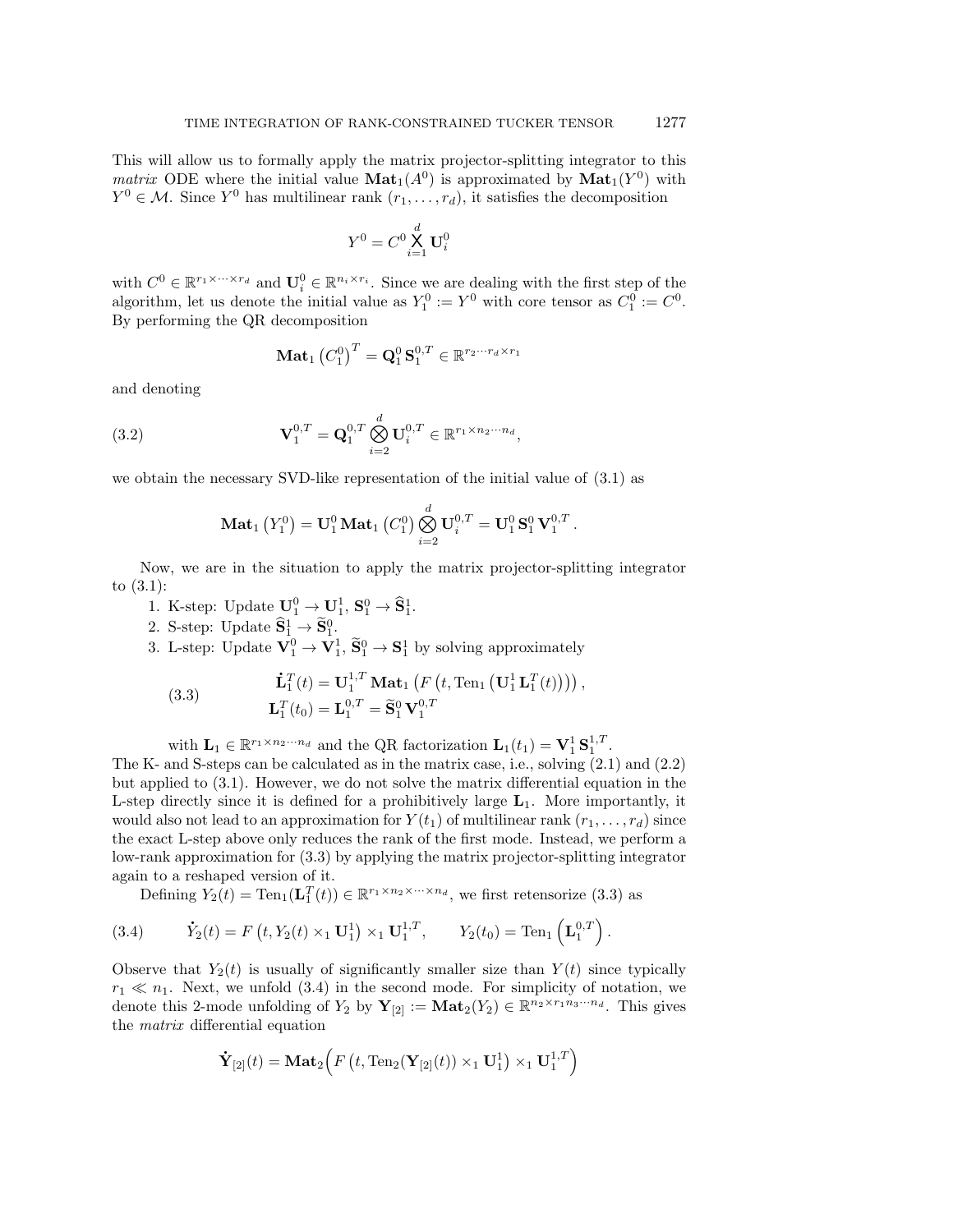and, using [\(3.3\)](#page-4-0) and [\(3.2\)](#page-4-2), the initial value

$$
\mathbf{Y}_{[2]}(t_0) = \mathbf{Mat}_2\left(\mathrm{Ten}_1\left(\mathbf{L}_1^{0,T}\right)\right) = \mathbf{Mat}_2\left(\mathrm{Ten}_1\left(\widetilde{\mathbf{S}}_1^0\mathbf{Q}_1^{0,T}\bigotimes_{i=2}^d \mathbf{U}_i^{0,T}\right)\right).
$$

Defining  $C_2^0 = \text{Ten}_1(\widetilde{\mathbf{S}}_1^0 \mathbf{Q}_1^{0,T}) \in \mathbb{R}^{r_1 \times \cdots \times r_d}$  and  $\mathbf{C}_{[2]}^0 = \textbf{Mat}_2(C_2^0)$ , we also have

$$
\mathbf{Y}_{[2]}(t_0) = \mathbf{Mat}_2\left(C_2^0 \mathop{\times}\limits_{i=2}^d \mathbf{U}_i^0\right) = \mathbf{U}_2^0 \mathbf{C}_{[2]}^0 \left(\mathbf{I}_{r_1} \otimes \mathop{\otimes}\limits_{i=3}^d \mathbf{U}_i^{0,T}\right)
$$

.

As before we have to determine the SVD-like representation of  $\mathbf{Y}_{[2]}(t_0)$ . To this end, compute the QR factorization  $\mathbf{C}_{[2]}^{0,T} = \mathbf{Q}_2^0 \mathbf{S}_2^{0,T}$ . We then obtain the desired result as  $\mathbf{Y}_{[2]}(t_0) = \mathbf{U}_2^0 \mathbf{S}_2^0 \mathbf{V}_2^{0,T}$  with  $\mathbf{V}_2^{0,T} = \mathbf{Q}_2^{0,T} (\mathbf{I}_{r_1} \otimes \otimes_{i=3}^d \mathbf{U}_i^{0,T}) \in \mathbb{R}^{r_2 \times r_1 n_3 \cdots n_d}$ .

Now that we have set up the matrix problem again, we can apply the matrix projector-splitting integrator to  $\mathbf{Y}_{[2]}(t)$ .

- 1. K-step: Update  $\mathbf{U}_2^0 \to \mathbf{U}_2^1$ ,  $\mathbf{S}_2^0 \to \mathbf{\widehat{S}}_2^1$ .
- 2. S-step: Update  $\widetilde{\mathbf{S}}_2^1 \rightarrow \widetilde{\mathbf{S}}_2^0$ .
- 3. L-step: Update  $\mathbf{V}_2^0 \to \mathbf{V}_2^1$ ,  $\widetilde{\mathbf{S}}_2^0 \to \mathbf{S}_2^1$  by solving approximately

$$
\begin{aligned} \mathbf{\dot{L}}_2^T(t) &= \mathbf{U}_2^{1,T} \, \mathbf{Mat}_2 \Big( F\left(t, \text{Ten}_2\left(\mathbf{U}_2^1 \mathbf{L}_2^T(t)\right) \times_1 \mathbf{U}_1^1\right) \times_1 \mathbf{U}_1^{1,T} \Big), \\ \mathbf{L}_2^T(t_0) &= \mathbf{L}_2^{0,T} = \widetilde{\mathbf{S}}_2^0 \mathbf{V}_2^{0,T} \end{aligned}
$$

with  $\mathbf{L}_2 \in \mathbb{R}^{r_2 \times r_1 n_3 \cdots n_d}$  and the QR factorization  $\mathbf{L}_2(t_1) = \mathbf{V}_2^1 \mathbf{S}_2^{1,T}$ .

We continue recursively with solving the L-step approximately in each iteration step of the integrator. Generalizing the pattern for modes 1 and 2 from above to general *i*, this requires us to find  $Y_i(t) \in \mathbb{R}^{r_1 \times \cdots \times r_{i-1} \times n_i \times \cdots \times n_d}$  that satisfies the ODE

<span id="page-5-0"></span>(3.5) 
$$
\dot{Y}_i(t) = F\left(t, Y_i(t) \underset{k=1}{\overset{i-1}{\times}} \mathbf{U}_k^1\right) \underset{k=1}{\overset{i-1}{\times}} \mathbf{U}_k^{1,T}, \qquad Y_i(t_0) = \text{Ten}_{i-1}\left(\mathbf{L}_{i-1}^{0,T}\right).
$$

The K- and S-steps for mode  $i-1$  calculate, in particular, the matrices  $\widetilde{\mathbf{S}}_{i-1}^{0}$  and  $\mathbf{Q}_{i-1}^0$ . This implies that the initial value in the above ODE is available as

$$
\mathbf{L}_{i-1}^{0,T} = \widetilde{\mathbf{S}}_{i-1}^0 \mathbf{Q}_{i-1}^{0,T} \left( \bigotimes_{k=1}^{i-2} \mathbf{I}_{r_k} \otimes \bigotimes_{k=i}^d \mathbf{U}_k^{0,T} \right) \in \mathbb{R}^{r_{i-1} \times r_1 \cdots r_{i-2} n_i \cdots n_d}.
$$

To obtain a suitable matrix version of [\(3.5\)](#page-5-0), we unfold it in mode i and define  $Y_{[i]} =$  $\mathbf{Mat}_i(Y_i) \in \mathbb{R}^{n_i \times r_1 \cdots r_{i-1} n_{i+1} \cdots n_d}$ . This gives

<span id="page-5-1"></span>(3.6)  
\n
$$
\dot{\mathbf{Y}}_{[i]}(t) = \mathbf{Mat}_i \left( F \left( t, \text{Ten}_i(\mathbf{Y}_{[i]}(t)) \bigtimes_{k=1}^{i-1} \mathbf{U}_k^1 \right) \bigtimes_{k=1}^{i-1} \mathbf{U}_k^{1,T} \right),
$$
\n
$$
\mathbf{Y}_{[i]}^0 = \mathbf{Mat}_i \left( C_i^0 \bigtimes_{k=1}^{i-1} \mathbf{I}_{r_k} \bigtimes_{k=i}^d \mathbf{U}_k^0 \right) = \mathbf{U}_i^0 \mathbf{S}_i^0 \mathbf{V}_i^{0,T}
$$

with  $C_i^0 = \text{Ten}_{i-1}(\widetilde{\mathbf{S}}_{i-1}^0 \mathbf{Q}_{i-1}^{0,T}) \in \mathbb{R}^{r_1 \times \cdots \times r_d}$  and the QR decomposition

$$
\mathbf{Mat}_i\left(C_i^0\right)^T = \mathbf{Q}_i^0 \mathbf{S}_i^{0,T} \in \mathbb{R}^{r_1 \cdots r_{i-1} r_{i+1} \cdots r_d \times r_i}.
$$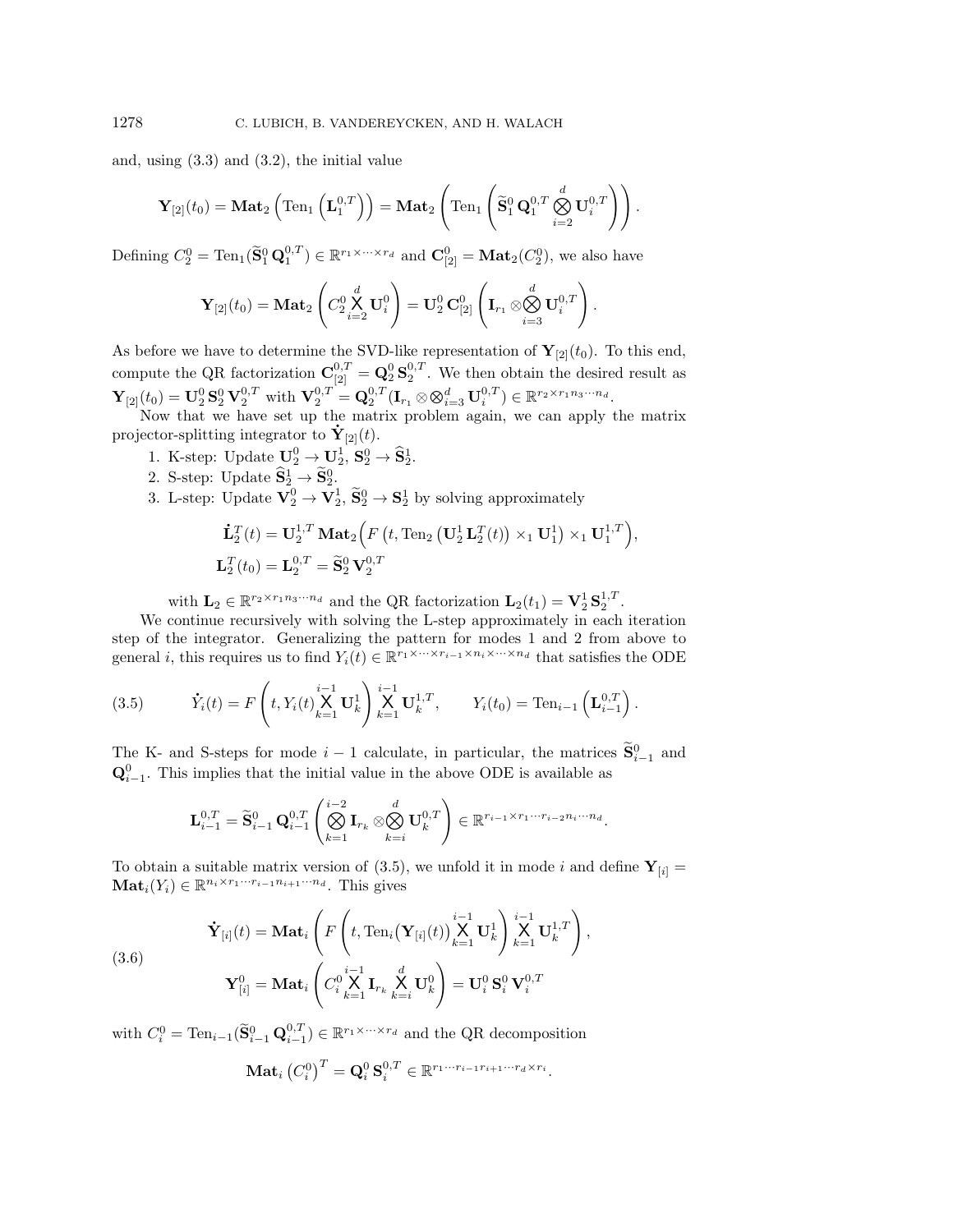In addition, we have also used

<span id="page-6-0"></span>
$$
(3.7) \qquad \mathbf{V}_{i}^{0,T} = \mathbf{Q}_{i}^{0,T} \left( \bigotimes_{k=1}^{i-1} \mathbf{I}_{r_k} \otimes \bigotimes_{k=i+1}^{d} \mathbf{U}_{k}^{0,T} \right) \in \mathbb{R}^{r_i \times r_1 \cdots r_{i-1} n_{i+1} \cdots n_d}.
$$

In this way, we can indeed apply the K- and S-steps of the matrix projectorsplitting to [\(3.6\)](#page-5-1). The L-step is recursively solving

<span id="page-6-1"></span>(3.8) 
$$
\dot{\mathbf{L}}_i^T(t) = \mathbf{U}_i^{1,T} \mathbf{M} \mathbf{a} \mathbf{t}_i \left( F \left( t, \text{Ten}_i \left( \mathbf{U}_i^1 \mathbf{L}_i^T(t) \right) \overset{i-1}{\underset{k=1}{\times}} \mathbf{U}_k^1 \right) \overset{i-1}{\underset{k=1}{\times}} \mathbf{U}_k^{1,T} \right),
$$

$$
\mathbf{L}_i^T(t_0) = \mathbf{L}_i^{0,T} = \widetilde{\mathbf{S}}_i^0 \mathbf{V}_i^{0,T}
$$

with the scheme we just explained. The recursion ends at  $i = d$  since then the L-step,

(3.9) 
$$
\mathbf{\dot{L}}_d^T = \mathbf{U}_d^{1,T} \mathbf{M} \mathbf{a} \mathbf{t}_d \left( F \left( t, \text{Ten}_d \left( \mathbf{U}_d^1 \mathbf{L}_d^T \right) \overset{d-1}{\underset{i=1}{\times}} \mathbf{U}_i^1 \right) \overset{d-1}{\underset{i=1}{\times}} \mathbf{U}_i^{1,T} \right),
$$

$$
\mathbf{L}_d^T(t_0) = \mathbf{L}_d^{0,T} = \widetilde{\mathbf{S}}_d^0 \mathbf{V}_d^{0,T},
$$

can then be solved explicitly for  $\mathbf{L}_d^T(t_1) \in \mathbb{R}^{r_d \times r_1 \cdots r_{d-1}}$ . Observe that this means that  $\mathbf{L}_{d}(t)$  actually corresponds to the update of the core tensor  $C(t)$  itself. Hence, with such an explicit L-step we have calculated the final update  $\text{Ten}_d(L_d(t_1)) = C^1$ .

The scheme from above operates on tensors  $Y_i(t)$  that consecutively get smaller for  $i = 1, 2, \ldots, d$ . However, we can also interpret it as computing an approximation  $Y^1$  for the Tucker tensor  $Y(t_1) \in \mathbb{R}^{n_1 \times \cdots \times n_d}$  in [\(1.3\)](#page-1-0). In particular, we have

$$
Y^1
$$
 = Ten<sub>1</sub>  $(\mathbf{U}_1^1 \mathbf{L}_1^T(t_1))$  = Ten<sub>1</sub>  $(\mathbf{U}_1^1 \mathbf{Mat}_1(Y_2(t_1)))$  =  $Y_2(t_1) \times_1 \mathbf{U}_1^1$ 

with  $\mathbf{L}_1(t_1)$  the approximate solution of [\(3.3\)](#page-4-0) obtained using  $Y_2(t_1)$  in [\(3.4\)](#page-4-1). In turn,  $Y_2(t_1)$  is solved similarly using  $Y_3(t)$ :

$$
Y_2(t_1) = \text{Ten}_2\left(\mathbf{U}_2^1\mathbf{L}_2^T(t_1)\right) = Y_3(t_1) \times_2 \mathbf{U}_2^1.
$$

Hence, continuing recursively for all modes, we obtain

$$
Y^{1} = Y_{2}(t_{1}) \times_{1} \mathbf{U}_{1}^{1} = Y_{3}(t_{1}) \times_{2} \mathbf{U}_{2}^{1} \times_{1} \mathbf{U}_{1}^{1}
$$

$$
= \cdots = Y_{i+1}^{1} \mathbf{X}_{k=1}^{1} \mathbf{U}_{k}^{1} = C^{1} \mathbf{X}_{k=1}^{1} \mathbf{U}_{k}^{1}.
$$

3.2. Practical algorithm. As explained above, the nested Tucker integrator follows the scheme of recursively applying the matrix projector-splitting integrator with solving the first two steps, but performing a low-rank approximation for the third substep in each mode. The implementation of this integration scheme is straightfor-ward and results in Algorithm [3.1.](#page-7-1) It simply updates the basis matrices  $U_i$  in the K-step and the auxiliary matrix  $S_i$  in the S-step for each mode. Quite remarkably, in the approximate L-step it suffices to only update the core tensor  $C^0$ . This also reduces the size of the matrix differential equation that has to be solved for the next mode. For computational efficiency, we have written the operations using multilinear products. For example, line [4](#page-7-2) is equivalent to [\(3.7\)](#page-6-0).

The differential equations for  $K, S, L$  that need to be solved during the integration scheme can be solved approximately, e.g., by a Runge–Kutta method. In the case, where  $F(t, Y)$  is solution-independent and solely given by a tensor  $A(t) \in \mathbb{R}^{n_1 \times \cdots \times n_d}$ , those differential equations can be solved directly.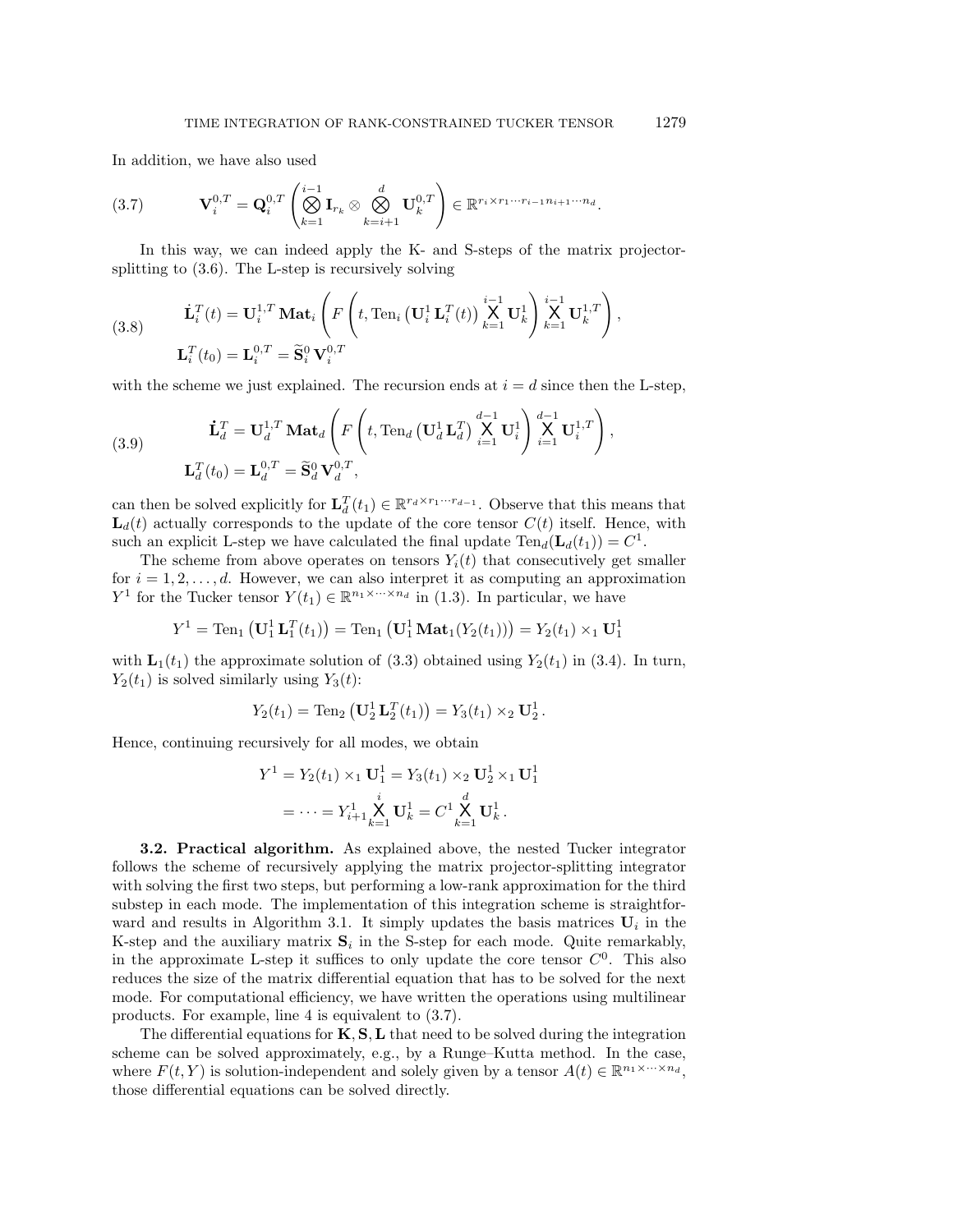#### 1280 C. LUBICH, B. VANDEREYCKEN, AND H. WALACH

The integration scheme in Algorithm [3.1](#page-7-1) consists of recursively applying the matrix projector-splitting integrator. Since we do not solve the full matrix scheme, but rather the first two steps in order to update  $U_i$  and  $S_i$  for all modes  $i = 1, \ldots, d$ , it is a nested matrix projector-splitting integrator for Tucker tensors, or in short, the nested Tucker integrator.

<span id="page-7-2"></span><span id="page-7-1"></span>Algorithm 3.1 One time step of the nested Tucker integrator **Data:** Tucker tensor  $Y^0 = C^0 \mathsf{X}_{i=1}^d \mathbf{U}_i^0$ ,  $F(t, Y)$ ,  $t_0$ ,  $t_1$ **Result:** Tucker tensor  $Y^1 = C^1 X_{i=1}^d \mathbf{U}_i^1$ 1 begin 2 for  $i = 1$  to d do 3 compute QR factorization  $\textbf{Mat}_i(C^0)^T = \textbf{Q}_i^0 \textbf{S}_i^{0,T}$  $\begin{array}{ccc} \texttt{4} & \end{array} \bigg| \quad \text{ set } \mathbf{V}^{0,T}_i = \mathbf{Mat}_i$  $\sqrt{2}$  $\mathrm{Ten}_i\left(\mathbf{Q}_i^{0,T}\right)\prod_{l=i+1}^d\mathbf{U}_l^{0,T}$  $\setminus$  $\mathbf{5} \quad | \quad \text{ } \quad \text{ set } \ \mathbf{K}^{0}_{i} = \mathbf{U}^{0}_{i} \, \mathbf{S}^{0}_{i}$  $\mathbf{6}$   $\qquad \qquad \mid \quad \text{ set } \mathbf{Y}_{[i]}^+(t) = \mathbf{K}_i(t) \, \mathbf{V}_i^{0,T}$  $\begin{array}{c|c} \hline \mathbf{z} & \mathbf{z} \\ \hline \end{array}$  solve  $\mathbf{\dot{K}}$  $\mathbf{K}_i(t) = \mathbf{Mat}_i$  $\sqrt{2}$ F  $\sqrt{2}$ t, Ten<sub>i</sub> $(\mathbf{Y}_{[i]}^+)$  $\bigtimes\limits_{k=1}^{i-1}\mathbf{U}_{k}^{1}$  $\left.\begin{array}{l} {i-1} \ \ \ \text{X} \ \ \text{U}_{k}^{1,T} \end{array}\right.$  $\setminus$  ${\bf V}_i^0$ with initial value  $\mathbf{K}_i(t_0) = \mathbf{K}_i^0$  and return  $\mathbf{K}_i^1 = \mathbf{K}_i(t_1)$ 8 compute QR factorization  $\mathbf{K}_i^1 = \mathbf{U}_i^1 \, \widehat{\mathbf{S}}_i^1$  $\mathbf{9} \quad \Big\vert \quad \Big\vert \quad \text{set} \ \mathbf{Y}_{[i]}^-(t) = \mathbf{U}_i^1 \, \mathbf{S}_i(t) \, \mathbf{V}_i^{0,T}$  $_{10}$   $\Big| \Big|$  solve  $\dot{\mathbf{S}}$  $\mathbf{\dot{S}}_i(t) = -\,\mathbf{U}_i^{1,T} \, \mathbf{M} \mathbf{a} \mathbf{t}_i$  $\sqrt{ }$ F  $\sqrt{ }$ t, Ten<sub>i</sub>( $\mathbf{Y}_{[i]}^-$ )  $\bigtimes\limits_{k=1}^{i-1}\mathbf{U}_{k}^{1}$  $\bigg\rceil\bigg\vert_{k=1}^{i-1}\mathbf{U}_{k}^{1,T}$  $\setminus$  ${\bf V}_i^0$ with initial value  $\mathbf{S}_i(t_0) = \widehat{\mathbf{S}}_i^1$  and return  $\widetilde{\mathbf{S}}_i^0 = \mathbf{S}_i(t_1)$ 11  $\Big| \Big| \cos C^0 = \text{Ten}_i(\widetilde{\mathbf{S}}_i^0 \mathbf{Q}_i^{0,T})$ 12 set  $\mathbf{L}^{0,T} = \mathbf{Mat}_d(C^0)$  $\begin{array}{ll} \texttt{13} \end{array} \Big|\quad \text{solve } \mathbf{\dot{L}}^T(t) = \mathbf{U}_{d}^{1,T} \, \mathbf{Mat}_{d}$  $\sqrt{ }$ F  $\Bigg(t, \text{Ten}_d(\mathbf{U}_d^1 \mathbf{L}(t)^T)$  $\bigtimes\limits_{k=1}^{d-1}\mathbf{U}_{k}^{1}$  $\Bigg\}\bigg|_{k=1}^{d-1}\mathbf{U}_{k}^{1,T}$  $\setminus$ with initial value  $\mathbf{L}^T(t_0) = \mathbf{L}^{0,T}$  and return  $\mathbf{L}^{1,T} = \mathbf{L}^T(t_1)$ 14 | set  $C^1 = \text{Ten}_d(L^{1,T})$ 15 Set  $Y^1 = C^1 \times \{ \bigcup_{i=1}^d \mathbf{U}_i^1 \}$ 

<span id="page-7-0"></span>4. An exactness property of the integrator. Let  $\mathcal{M} \subset \mathbb{R}^{n_1 \times \cdots \times n_d}$  be the manifold of tensors with multilinear rank  $(r_1, \ldots, r_d)$ . Suppose that  $A(t) \in \mathbb{R}^{n_1 \times \cdots \times n_d}$ is given explicitly, and hence, we formally have  $F(t, Y) = A(t)$  in [\(1.1\)](#page-0-1) and [\(1.3\)](#page-1-0). In addition, we assume that  $A(t) \in \mathcal{M}$  for  $t_0 \leq t \leq T$ . Our aim in this section is to prove that Algorithm [3.1,](#page-7-1) the nested Tucker integrator, is in that case exact. In other words, Algorithm [3.1](#page-7-1) solves the initial value problem [\(1.3\)](#page-1-0) exactly even though it is a discrete time stepping method. As mentioned in Theorem [2.1,](#page-2-4) the projectorsplitting integrator for matrices already has this property but it does not hold for more standard integrators on  $\mathcal{M}$ , like the projected Runge–Kutta methods in [\[5\]](#page-17-10).

Since  $A(t) \in \mathcal{M}$  for all t, we can write its *i*-mode matricization as

<span id="page-7-3"></span>(4.1) 
$$
\mathbf{Mat}_i(A(t)) = \mathbf{U}_i(t)\mathbf{S}_i(t)\mathbf{W}_i(t)^T,
$$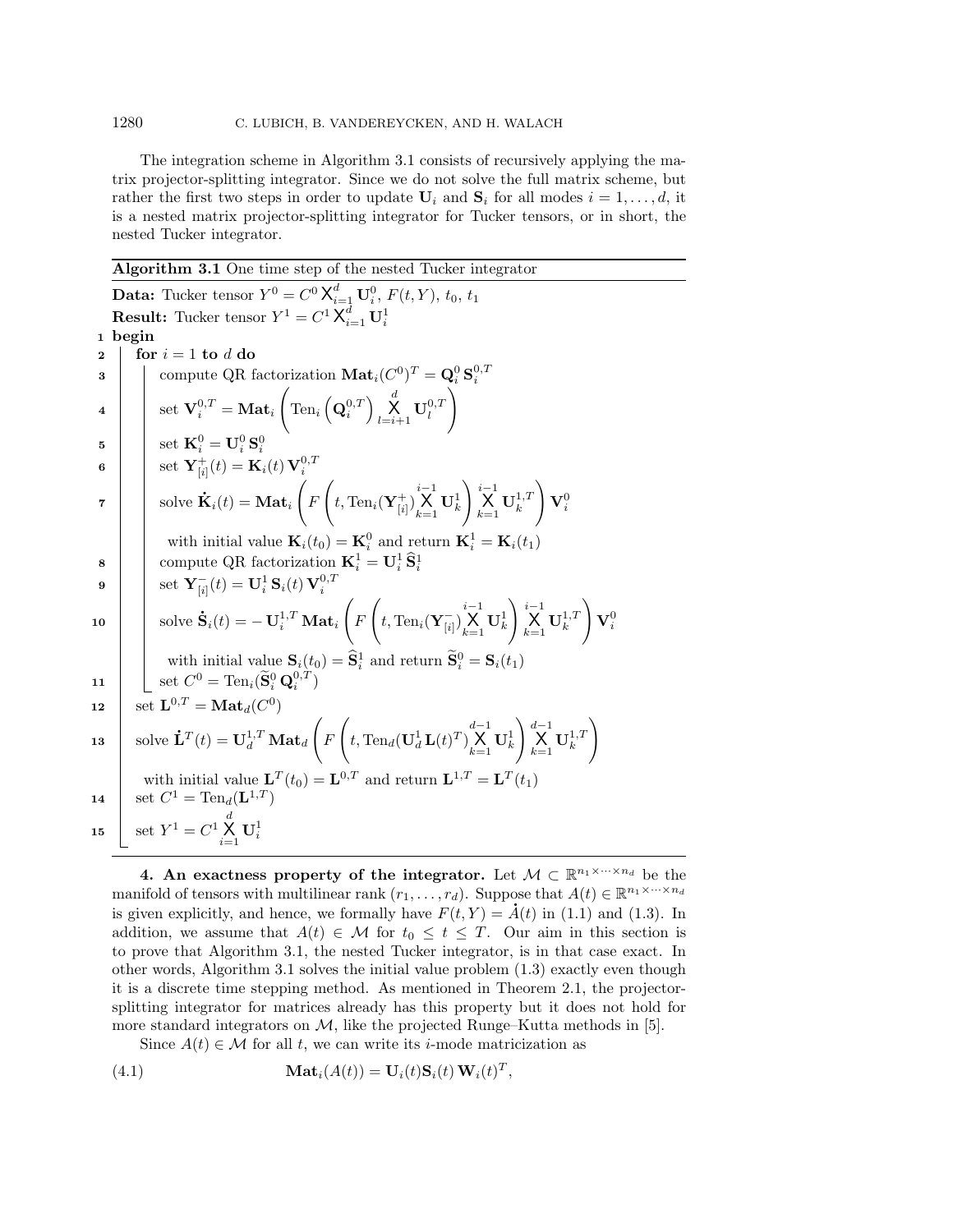where  $\mathbf{U}_i(t) \in \mathbb{R}^{n_i \times r_i}$  and  $\mathbf{W}_i(t) \in \mathbb{R}^{n_1 \cdots n_{i-1} \cdot n_{i+1} \cdots n_d \times r_i}$  have orthonormal columns and  $\mathbf{S}_i(t) \in \mathbb{R}^{r_i \times r_i}$  for all  $i = 1, \ldots, d$ . With this SVD-like representation we can state and prove the following exactness result.

THEOREM 4.1. Let  $A(t)$  be of multilinear rank  $(r_1, \ldots, r_d)$  for all  $t \in (t_0, t_1)$  and let  $Y(t_0) = A(t_0)$ . Further, let  $W_i(t_1)^T W_i(t_0)$  be invertible for all  $i = 2, ..., d$ . Then, Algorithm [3.1](#page-7-1) for  $F(t, Y) = \dot{A}(t)$  reproduces the exact solution:  $Y^1 = A(t_1)$ .

Proof. Recall that the nested Tucker integrator in Algorithm [3.1](#page-7-1) is designed to approximately solve the initial value subproblems (see [\(3.6\)](#page-5-1))

<span id="page-8-0"></span>(4.2) 
$$
\dot{\mathbf{Y}}_{[i]}(t) = \mathbf{Mat}_i\left(\dot{A}(t)\overset{i-1}{\underset{k=1}{\mathbf{X}}} \mathbf{U}_k^{1,T}\right), \qquad \mathbf{Y}_{[i]}(t_0) = \mathbf{Y}_{[i]}^0 = \mathbf{U}_i^0 \mathbf{S}_i^0 \mathbf{V}_i^{0,T},
$$

where  $\text{Ten}_i(\mathbf{V}_i^{0,T}) = \text{Ten}_i(\mathbf{Q}_i^{0,T}) \mathsf{X}_{l=i+1}^d \mathbf{U}_l^0 \in \mathbb{R}^{r_1 \times \cdots \times r_i \times n_{i+1} \times \cdots \times n_d}$  for each mode  $i = 1, \ldots, d$ . In addition, the tensorized result  $Y_i^1 = \text{Ten}_i(\mathbf{Y}_{[i]}(t_1))$  after one time step is in the low-rank manifold  $\mathcal{M}_i := \{ Y_i \in \mathbb{R}^{r_1 \times \cdots \times r_{i-1} \times n_i \times \cdots \times n_d} : \text{rank } \mathbf{Mat}_i(Y_i) = r_i \}.$ 

In the first part of the proof, we show that the initial value for  $(4.2)$  can be written in terms of  $A(t_0)$ :

<span id="page-8-1"></span>(4.3) 
$$
\mathbf{Y}_{[i]}(t_0) = \mathbf{Mat}_i \left( A(t_0) \underset{k=1}{\overset{i-1}{\mathbf{U}_k} \mathbf{U}_k^{1,T}} \right).
$$

This ensures that  $\mathbf{Y}_{[i]}^0$  has rank  $r_i$ . With this initial value, the exact solution of [\(4.2\)](#page-8-0) has rank  $r_i$  as well, since  $A(t)$  is assumed to have multilinear rank  $(r_1, \ldots, r_d)$ :

$$
\mathbf{Y}_{[i]}(t) = \mathbf{Y}_{[i]}(t_0) + \int_{t_0}^t \dot{\mathbf{Y}}_{[i]}(s) ds
$$
  
=  $\mathbf{Mat}_i \left( A(t_0) \underset{k=1}{\overset{i-1}{\mathbf{X}}} \mathbf{U}_k^{1,T} \right) + \mathbf{Mat}_i \left( (A(t) - A(t_0)) \underset{k=1}{\overset{i-1}{\mathbf{X}}} \mathbf{U}_k^{1,T} \right)$   
=  $\mathbf{Mat}_i \left( A(t) \underset{k=1}{\overset{i-1}{\mathbf{X}}} \mathbf{U}_k^{1,T} \right)$   
=  $\mathbf{U}_i(t) \mathbf{S}_i(t) \mathbf{V}_i(t)^T$ ,

where we use the decomposition [\(4.1\)](#page-7-3) and set

<span id="page-8-2"></span>(4.4) 
$$
\mathbf{V}_i(t) = (\mathbf{U}_1^1 \otimes \cdots \otimes \mathbf{U}_{i-1}^1 \otimes \mathbf{I}_i \otimes \cdots \otimes \mathbf{I}_d) \mathbf{W}_i(t).
$$

To show [\(4.3\)](#page-8-1), we use an induction argument. With the abbreviation  $\Delta A =$  $A(t_1) - A(t_0)$  we have

$$
\begin{aligned} \mathbf{U}_{i-1}^{1}\,\mathbf{L}_{i-1}^{0,T} &= \mathbf{U}_{i-1}^{1}\,\widehat{\mathbf{S}}_{i-1}^{1}\,\mathbf{V}_{i-1}^{0,T} - \mathbf{U}_{i-1}^{1}\,\mathbf{U}_{i-1}^{1,T}\,\mathbf{Mat}_{i-1}\left(\Delta A\overset{i-2}{\underset{k=1}{\mathbf{X}}} \mathbf{U}_{k}^{1,T}\right)\mathbf{V}_{i-1}^{0}\,\mathbf{V}_{i-1}^{0,T} \\ &= \mathbf{U}_{i-1}^{0}\,\mathbf{S}_{i-1}^{0}\,\mathbf{V}_{i-1}^{0,T} + \mathbf{Mat}_{i-1}\left(\Delta A\overset{i-2}{\underset{k=1}{\mathbf{X}}} \mathbf{U}_{k}^{1,T}\right)\mathbf{V}_{i-1}^{0}\,\mathbf{V}_{i-1}^{0,T} \\ &- \mathbf{U}_{i-1}^{1}\,\mathbf{U}_{i-1}^{1,T}\,\mathbf{Mat}_{i-1}\left(\Delta A\overset{i-2}{\underset{k=1}{\mathbf{X}}} \mathbf{U}_{k}^{1,T}\right)\mathbf{V}_{i-1}^{0}\,\mathbf{V}_{i-1}^{0,T} \end{aligned}
$$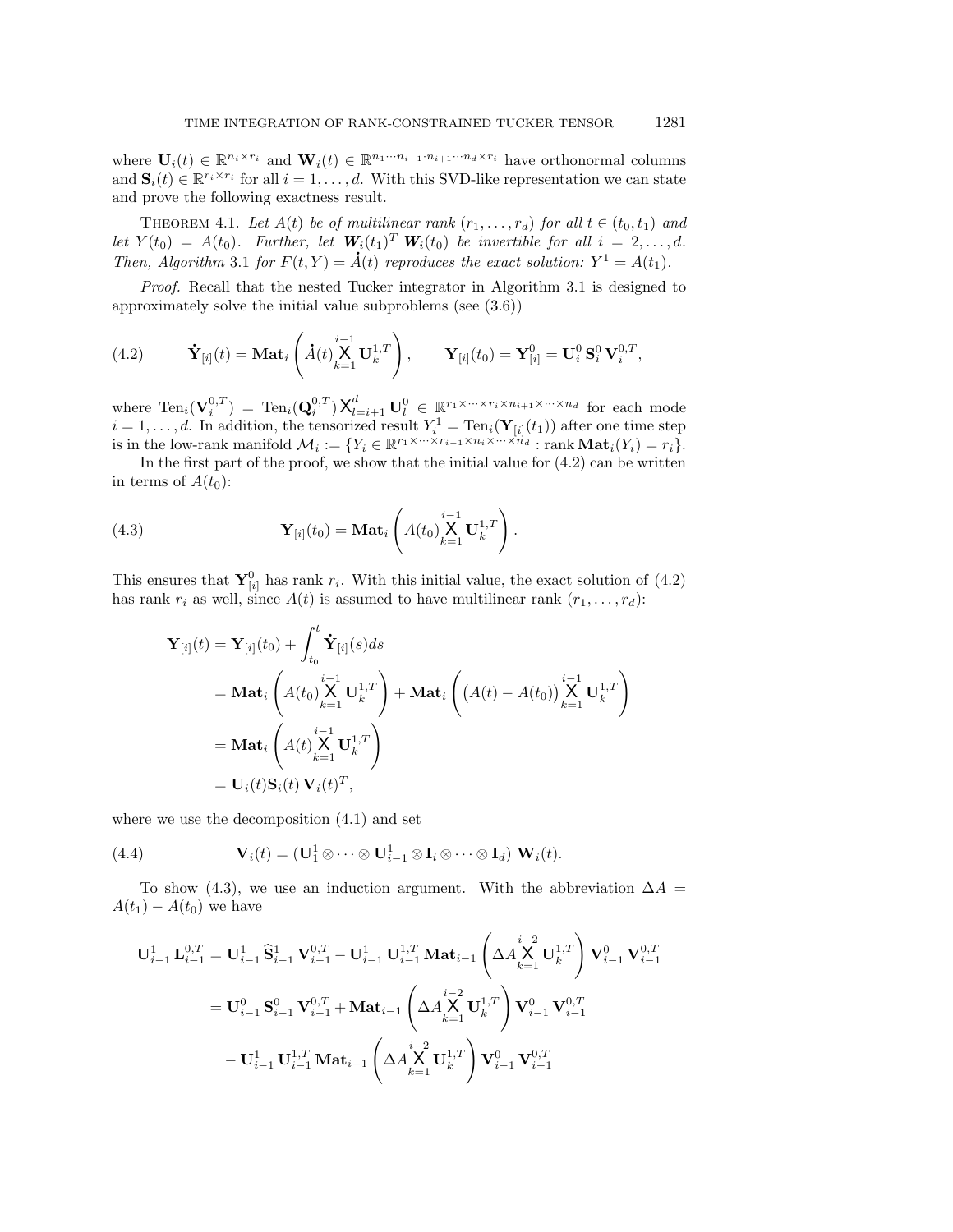1282 C. LUBICH, B. VANDEREYCKEN, AND H. WALACH

$$
= \mathbf{Mat}_{i-1} \left( A(t_0) \underset{k=1}{\overset{i-2}{\mathbf{X}}} \mathbf{U}_k^{1,T} \right) + \left( \mathbf{I} - \mathbf{U}_{i-1}^{1} \mathbf{U}_{i-1}^{1,T} \right) \left( \mathbf{Mat}_{i-1} \left( \Delta A \underset{k=1}{\overset{i-2}{\mathbf{X}}} \mathbf{U}_k^{1,T} \right) \mathbf{V}_{i-1}^0 \mathbf{V}_{i-1}^0 \right),
$$

where the last equality holds by the induction hypothesis. It follows that

$$
\mathbf{L}_{i-1}^{0,T} = \mathbf{U}_{i-1}^{1,T} \mathbf{M} \mathbf{at}_{i-1} \left( A(t_0) \underset{k=1}{\overset{i-2}{\mathbf{X}}} \mathbf{U}_k^{1,T} \right) = \mathbf{M} \mathbf{at}_{i-1} \left( A(t_0) \underset{k=1}{\overset{i-1}{\mathbf{X}}} \mathbf{U}_k^{1,T} \right).
$$

Retensorizing and taking the  $i$ -mode unfolding yields

$$
\mathbf{Y}_{[i]}(t_0) = \mathbf{Mat}_i\left(\mathrm{Ten}_{i-1}\left(\mathbf{L}_{i-1}^{0,T}\right)\right),\,
$$

which becomes [\(4.3\)](#page-8-1) with the above formula for  $\mathbf{L}_{i-1}^{0,T}$ .

To show the exactness of Algorithm [3.1,](#page-7-1) we first consider the  $d$ -mode unfolded subproblem. Here, the last substep of the nested Tucker integrator is the same as applying the matrix projector-splitting integrator to [\(4.2\)](#page-8-0) with initial value [\(4.3\)](#page-8-1) for  $i = d$ . Since the updated basis matrices  $\mathbf{U}_k^1$  for  $k = 1, \ldots, i-1$  are not time-dependent from the ith integration step onward, we observe by means of [\(4.4\)](#page-8-2) that

$$
\mathbf{V}_{i}(t_{1})^{T} \mathbf{V}_{i}(t_{0}) = \mathbf{W}_{i}^{T}(t_{0}) \left( \mathbf{U}_{1}^{1,T} \mathbf{U}_{1}^{1} \otimes \cdots \otimes \mathbf{U}_{i-1}^{1,T} \mathbf{U}_{i-1}^{1} \otimes \mathbf{I}_{i} \otimes \cdots \otimes \mathbf{I}_{d} \right) \mathbf{W}_{i}(t_{0})
$$
  
=  $\mathbf{W}_{i}(t_{1})^{T} \mathbf{W}_{i}(t_{0})$ 

for all  $i = 1, ..., d$ . Additionally, by assumption  $\mathbf{W}_i(t_1)^T \mathbf{W}_i(t_0)$  is nonsingular and so we conclude by Theorem [2.1](#page-2-4) that the integrator is exact for the d-mode setting after one time step from  $t_0$  to  $t_1$ :

$$
\mathbf{Y}_{[d]}^1 = \mathbf{Mat}_d\left(A(t_1)\overset{d-1}{\underset{k=1}{\times}}\mathbf{U}_k^{1,T}\right)
$$

.

We now show by induction for  $i = d, \ldots, 1$  that

<span id="page-9-0"></span>(4.5) 
$$
\mathbf{Y}_{[i]}^1 = \mathbf{Mat}_i \left( A(t_1) \underset{k=1}{\overset{i-1}{\mathbf{X}}} \mathbf{U}_k^{1,T} \right).
$$

Suppose this has been shown for  $\mathbf{Y}_{[d]}^1, \ldots, \mathbf{Y}_{[i+1]}^1$ . The substep of Algorithm [3.1](#page-7-1) in the i-mode unfolding solves exactly the differential equations

$$
\dot{\mathbf{K}}_i(t) = \mathbf{Mat}_i \left( \dot{A}(t) \underset{k=1}{\overset{i-1}{\mathbf{X}}} \mathbf{U}_k^{1,T} \right) \mathbf{V}_i^0, \qquad \mathbf{K}_i(t_0) = \mathbf{Y}_{[i]}^0 \mathbf{V}_i^0,
$$
\n
$$
\dot{\mathbf{S}}_i(t) = \mathbf{U}_i^{1,T} \mathbf{Mat}_i \left( \dot{A}(t) \underset{k=1}{\overset{i-1}{\mathbf{X}}} \mathbf{U}_k^{1,T} \right) \mathbf{V}_i^0, \qquad \mathbf{S}_i(t_0) = \mathbf{U}_i^{1,T} \mathbf{Y}_{[i]}^0 \mathbf{V}_i^0,
$$

and approximately the differential equation

$$
\dot{\mathbf{L}}_i^T(t) = \mathbf{U}_i^{1,T} \, \mathbf{Mat}_i \left( \dot{A}(t) \overset{i-1}{\underset{k=1}{\times}} \mathbf{U}_k^{1,T} \right), \qquad \mathbf{L}_i^T(t_0) = \mathbf{U}_i^{1,T} \, \mathbf{Y}_{[i]}^0.
$$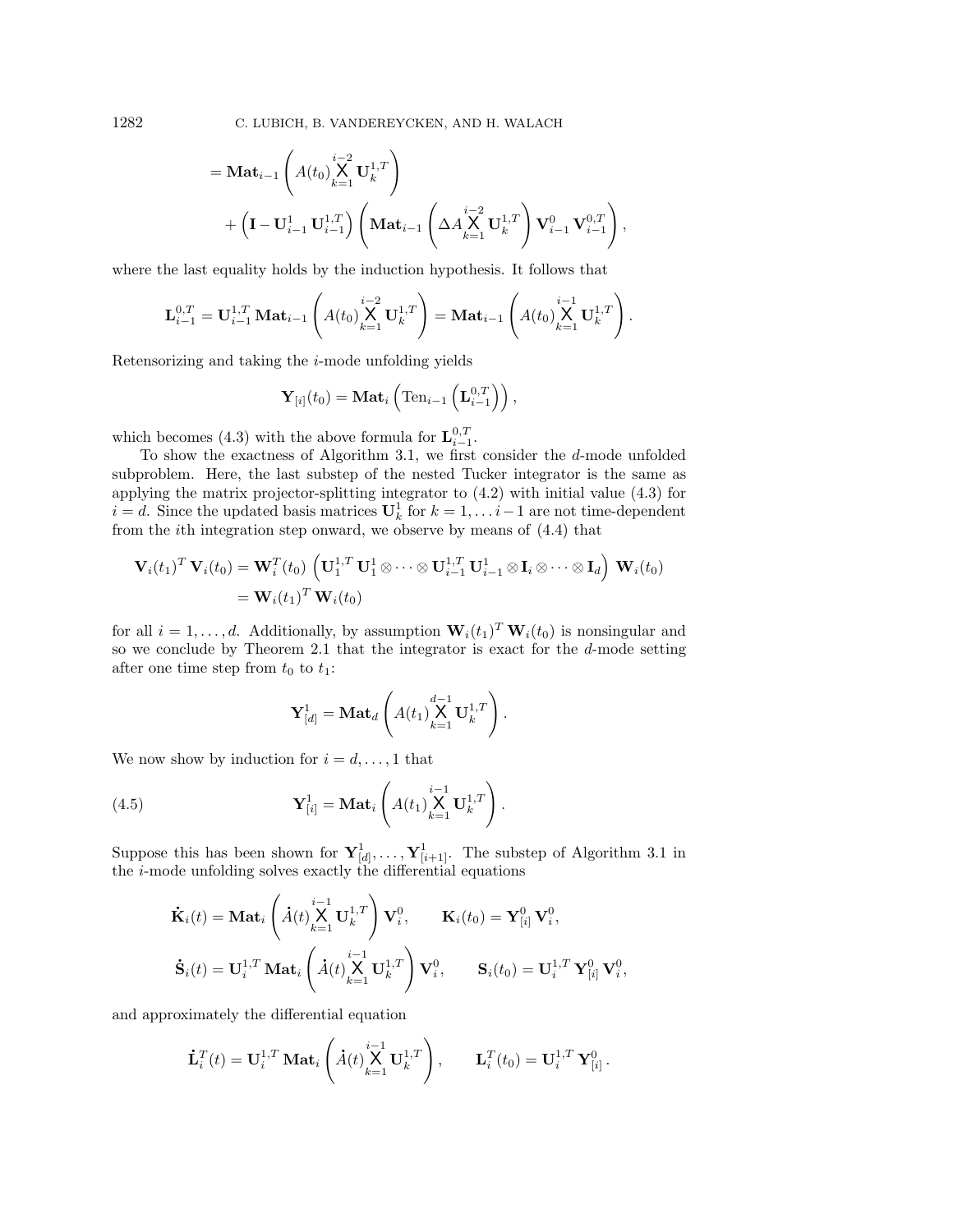Since  $\mathbf{Y}_{[i+1]}^1$  is the exact solution for the  $(i+1)$ -mode setting, we conclude by induction hypothesis

$$
\mathbf{L}_{i}^{1,T} = \mathbf{Mat}_{i} \left( \mathrm{Ten}_{i+1} \left( \mathbf{Y}_{[i+1]}^{1} \right) \right) = \mathbf{Mat}_{i} \left( A(t_{1}) \underset{k=1}{\overset{i}{\mathbf{X}}} \mathbf{U}_{k}^{1,T} \right)
$$

$$
= \mathbf{U}_{i}^{1,T} \mathbf{Mat}_{i} \left( A(t_{1}) \underset{k=1}{\overset{i-1}{\mathbf{X}}} \mathbf{U}_{k}^{1,T} \right) = \mathbf{L}_{i}^{T}(t_{1}).
$$

Hence also the differential equation in the third substep of the  $i$ -mode unfolded subproblem is solved exactly. By the exactness result for the matrix projector-splitting integrator, Algorithm [3.1](#page-7-1) solves  $(4.2)$  with initial value  $(4.3)$  exactly, so that  $(4.5)$  is satisfied. Hence, [\(4.5\)](#page-9-0) holds also for  $i = 1$ , which yields  $Y^1 = A(t_1)$ .  $\Box$ 

<span id="page-10-0"></span>5. Error bounds for the nested Tucker integrator. We now show that, just like in Theorem [2.2](#page-2-0) for the matrix case, the nested Tucker integrator is robust to small singular values. Since this integrator is based on recursively applying the matrix projector-splitting integrator, the plan is to analyze these recursive steps from the matrix perspective so that we can apply Theorem [2.2.](#page-2-0) To this end, we first need to generalize the assumptions of Theorem [2.2.](#page-2-0)

Let  $A(t)$  be the solution of [\(1.1\)](#page-0-1) on  $[t_0, T]$ . We denote again by M the manifold of tensors of multilinear rank  $(r_1, \ldots, r_d)$ . Let

$$
\mathcal{M}_i = \left\{ Y \in \mathbb{R}^{n_1 \times \dots \times n_d} \colon \operatorname{rank}(\mathbf{Mat}_i(Y)) = r_i \right\},\
$$

so that  $\mathcal{M} = \mathcal{M}_1 \cap \cdots \cap \mathcal{M}_d$ . We assume that for each  $i = 1, \ldots, d$ , the *i*-mode unfolding of [\(1.1\)](#page-0-1) satisfies the following conditions.

•  $F(t, Y)$  is Lipschitz continuous and bounded for all  $Y, \widetilde{Y} \in \mathbb{R}^{n_1 \times \cdots \times n_d}$ :

<span id="page-10-3"></span>(5.1) 
$$
||F(t,Y) - F(t,\widetilde{Y})|| \le L||Y - \widetilde{Y}||, \qquad ||F(t,Y)|| \le B.
$$

•  $F(t, Y)$  can be decomposed into a tangential part and a small perturbation:

<span id="page-10-1"></span>(5.2) 
$$
F(t, Y) = M_i(t, Y) + R_i(t, Y),
$$

$$
M_i(t, Y) \in \mathcal{T}_Y \mathcal{M}_i, \quad ||R_i(t, Y)|| \le \varepsilon,
$$

for all  $Y \in \mathcal{M}_i$  in a neighborhood of  $A(t)$  and for all  $t \in [t_0, T]$ .

• The initial value  $A(t_0)$  for [\(1.1\)](#page-0-1) has multilinear rank  $(r_1, \ldots, r_d)$ .

The second condition [\(5.2\)](#page-10-1) is formulated in terms of  $\mathcal{M}_i$  that are essentially fixed matrix manifolds. Since we are solving  $(1.3)$  on a fixed rank Tucker manifold  $\mathcal{M}$ , it seems more natural to impose that  $F(t, Y)$  is close to the tangent space of M, that is,

(5.3) 
$$
||F(t,Y) - P(Y)F(t,Y)|| \le \varepsilon.
$$

However, since  $M = M_1 \cap \cdots \cap M_d$ , by definition of a tangent space we get  $T_Y M \subseteq$  $T_Y M_1 \cap \cdots \cap T_Y M_d$  for  $Y \in \mathcal{M}$ . Hence,  $P(Y)F(t, Y) \in T_Y M_i$  for all  $i = 1, \ldots, d$ and so [\(5.3\)](#page-10-2) actually implies [\(5.2\)](#page-10-1) for all  $Y \in \mathcal{M}$ .

THEOREM 5.1. Under the above assumptions, the error of the nested Tucker integrator after n steps with step size  $h > 0$  satisfies for all  $t_n = t_0 + nh \leq T$ ,

<span id="page-10-2"></span>
$$
||Y_n - A(t_n)|| \le c_1 h + c_2 \varepsilon,
$$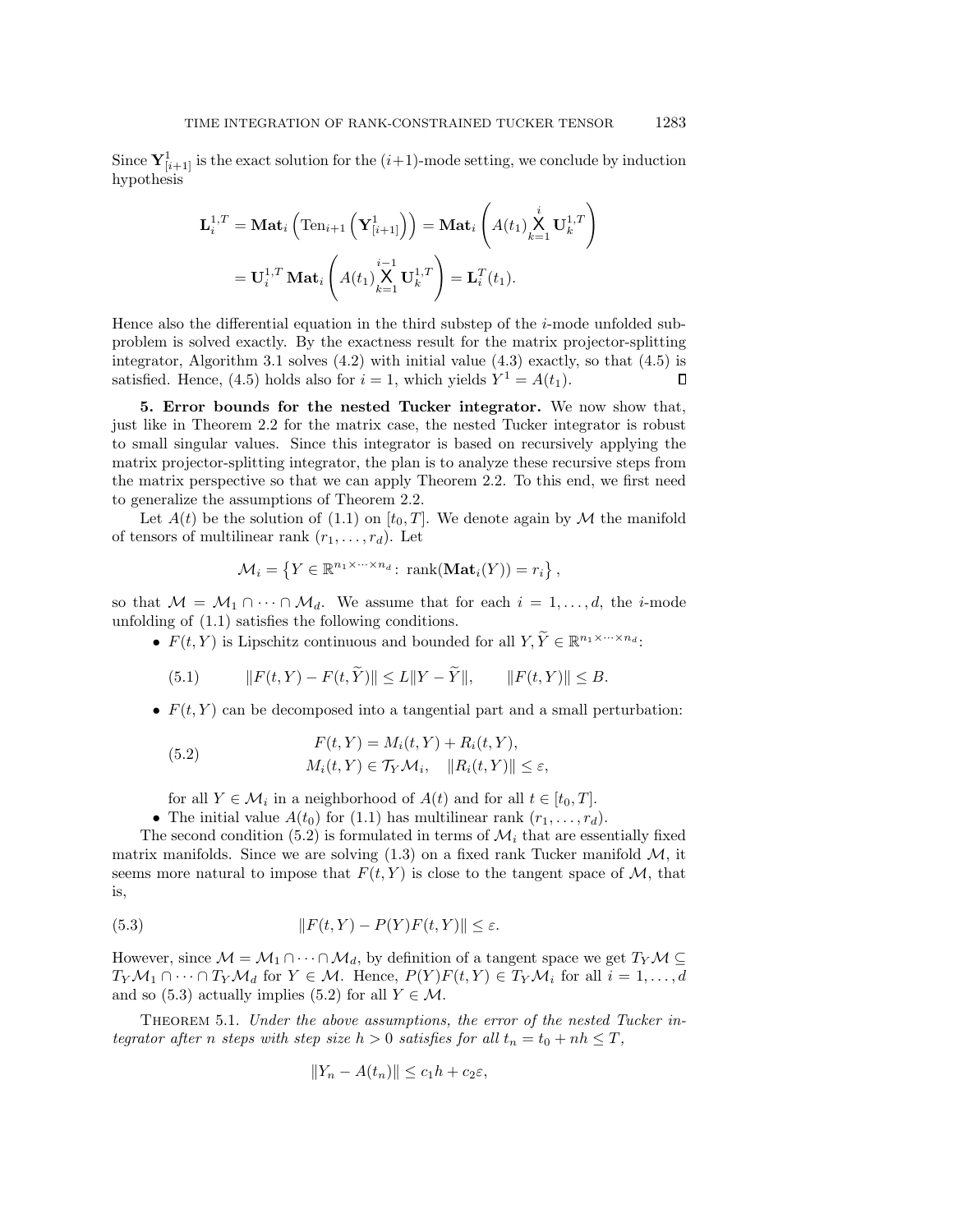where the constants  $c_1, c_2$  only depend on  $L, B, T - t_0$  and the dimension d. In particular, the constants are independent of singular values of matricizations of the exact or approximate solution tensor.

*Proof.* Recall from  $(3.5)$  and  $(3.8)$  for the derivation of the nested Tucker integrator that Algorithm [3.1](#page-7-1) solves approximately the following subproblem for each mode i on  $\mathbb{R}^{r_1 \times \cdots \times r_{i-1} \times n_i \times \cdots \times n_d}$ :

$$
\dot{Y}_i(t) = F\left(t, Y_i(t) \mathbf{X}_{k=1}^{i-1} \mathbf{U}_k^1\right) \mathbf{X}_{k=1}^{i-1} \mathbf{U}_k^{1,T}, \qquad Y_i(t_0) = \text{Ten}_{i-1}\left(\mathbf{L}_{i-1}^{0,T}\right)
$$

with  $\mathbf{L}_{i-1}^{0,T} = \widetilde{\mathbf{S}}_{i-1}^0 \mathbf{V}_{i-1}^{0,T}$ . Introducing

$$
Z_i(t) = Y_i(t) \mathop{\mathbf{X}}\limits_{k=1}^{i-1} \mathbf{U}_k^1 \in \mathcal{M}_1 \cap \cdots \cap \mathcal{M}_{i-1} \subset \mathbb{R}^{n_1 \times \cdots \times n_d},
$$

we obtain the equivalent initial value problem on  $\mathbb{R}^{n_1 \times \cdots \times n_d}$ 

<span id="page-11-0"></span>(5.4) 
$$
\dot{Z}_i(t) = F(t, Z_i(t)) \bigg[ \bigvee_{k=1}^{i-1} \left( \mathbf{U}_k^1 \mathbf{U}_k^{1,T} \right), \qquad Z_i(t_0) = \text{Ten}_{i-1} \left( \mathbf{L}_{i-1}^{0,T} \right) \bigvee_{k=1}^{i-1} \mathbf{U}_k^1.
$$

We note that since  $\mathbf{L}_{i-1}^{0,T}$  has full rank, we have  $Z_i(t_0) \in \mathcal{M}_i$ . Algorithm [3.1](#page-7-1) now applies the matrix projector-splitting integrator with inexact integration in the third substep to the  $i$ -mode unfolded differential equation  $(5.4)$ . This results in the approximation  $Z_i^1 \in \mathcal{M}_i$  to  $Z_i(t_1)$ .

We show by induction for  $i = d, \ldots, 1$  the local error bound

<span id="page-11-1"></span>(5.5) 
$$
||Z_i^1 - Z_i(t_1)|| = \mathcal{O}(h(\varepsilon + h)),
$$

where the constants symbolized by the  $\mathcal O$  notation depend only on L, B, and d. For  $i = d$ , the approximation is obtained by the matrix projector-splitting algorithm with exact solution of all three substeps. We verify that the conditions  $(a)-(c)$  of Theorem [2.2](#page-2-0) applied to [\(5.4\)](#page-11-0) are satisfied: Assumption (a) is trivially satisfied by [\(5.1\)](#page-10-3) since  $\mathbf{U}_k^1 \mathbf{U}_k^{1,T}$  is an orthogonal projector. Using [\(5.2\)](#page-10-1), the *d*-mode unfolding of the right-hand side of [\(5.4\)](#page-11-0) can be decomposed, for  $Y \in \mathcal{M}_d$ , as

$$
\begin{aligned} \mathbf{Mat}_d\left(F(t,Y)\overset{d-1}{\underset{k=1}{\mathbf{X}}} \left(\mathbf{U}_k^1\mathbf{U}_k^{1,T}\right)\right) &= \mathbf{Mat}_d\left(M_d(t,Y)\overset{d-1}{\underset{k=1}{\mathbf{X}}} \left(\mathbf{U}_k^1\mathbf{U}_k^{1,T}\right)\right) \\ &+ \mathbf{Mat}_d\left(R_d(t,Y)\overset{d-1}{\underset{k=1}{\mathbf{X}}} \left(\mathbf{U}_k^1\mathbf{U}_k^{1,T}\right)\right),\end{aligned}
$$

where  $M_d(t, Y) \in T_Y \mathcal{M}_d$  and  $||R_d(t, Y)|| \leq \varepsilon$ .

We note that if  $M_d(t, Y) \in \mathcal{T}_Y \mathcal{M}_d$  and  $Y = Y \mathsf{X}_{k=1}^{d-1}(\mathbf{U}_k^1 \mathbf{U}_k^{1,T})$  (as is the case for  $Y = Z_i(t)$  in [\(5.4\)](#page-11-0)), and then we also have  $M_d(t,Y) \mathsf{X}_{k=1}^{d-1}(\mathbf{U}_k^1 \mathbf{U}_k^{1,T}) \in \mathcal{T}_Y \mathcal{M}_d$ . This holds true because if we consider the singular value decomposition of  $\text{Mat}_{d}(Y) =$  $\mathbf{U}\,\mathbf{S}\,\mathbf{V}^T,$  and then  $\mathbf{V}^T=\mathbf{V}^T\bigotimes_{k=1}^{d-1}\mathbf{U}_k^1\,\mathbf{U}_k^{1,T}$ . Now,  $M\in\mathcal{T}_Y\mathcal{M}_d$  means that  $\mathbf{Mat}_d(M)$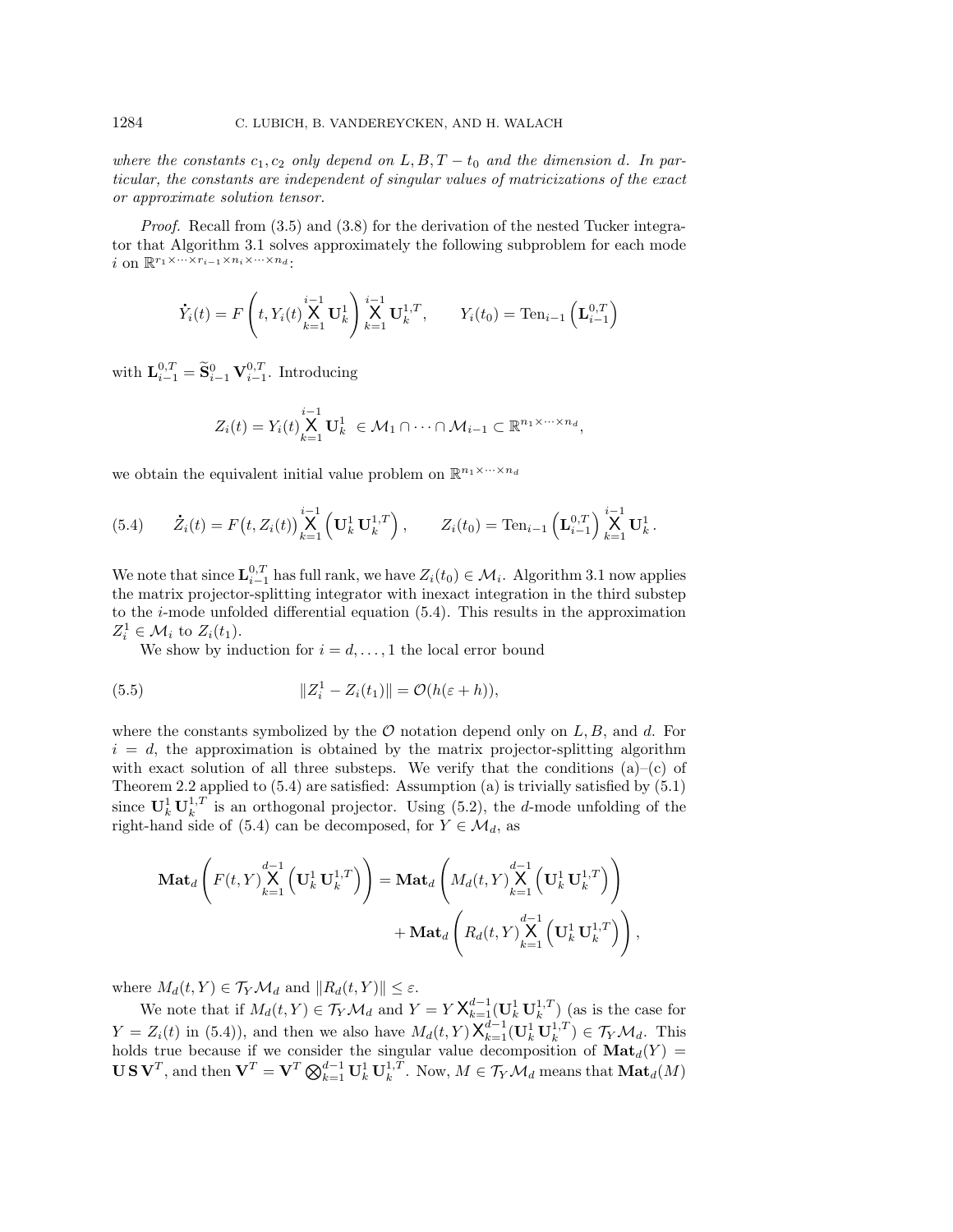$= \delta \mathbf{U} \mathbf{S} \mathbf{V}^T + \mathbf{U} \delta \mathbf{S} \mathbf{V}^T + \mathbf{U} \mathbf{S} \delta \mathbf{V}^T$  for some suitable  $\delta \mathbf{U}, \delta \mathbf{S}, \delta \mathbf{V}$ . But then, since  $\mathbf{V}^T = \mathbf{V}^T \bigotimes_{k=1}^{d-1} \mathbf{U}_k^1 \mathbf{U}_k^{1,T}$ , this implies that  $\mathbf{Mat}_d(M \mathsf{X}_{k=1}^{d-1}(\mathbf{U}_k^1 \mathbf{U}_k^{1,T}))$  is of the same form with a modifed  $\delta \mathbf{V}$ , and hence  $M \mathsf{X}_{k=1}^{d-1}(\mathbf{U}_k^1 \mathbf{U}_k^{1,T}) \in \mathcal{T}_Y \mathcal{M}_d$ .

By definition,  $\text{Mat}_d(\mathcal{M}_d) = \{ \text{Mat}_d(\tilde{Y}) : Y \in \mathcal{M}_d \}$  is the manifold of matrices of rank  $r_d$  of dimension  $(n_d \times n_1 \cdots n_{d-1})$ . Moreover, for  $Y \in \mathcal{M}_d$  and  $\mathbf{Y} = \mathbf{Mat}_d(Y)$ , we have  $\mathcal{T}_{\mathbf{Y}} \mathbf{Mat}_{d}(\mathcal{M}_{d}) = \mathbf{Mat}_{d}(\mathcal{T}_{Y}\mathcal{M}_{d})$ . We conclude that

$$
\mathbf{Mat}_{d}\left(M_{d}(t,Y)\overset{d-1}{\underset{k=1}{\mathbf{X}}}\left(\mathbf{U}_{k}^{1}\,\mathbf{U}_{k}^{1,T}\right)\right)\in\mathcal{T}_{\mathbf{Y}}\,\mathbf{Mat}_{d}(\mathcal{M}_{d})
$$

and the corresponding term with  $R_d$  is still bounded by  $\varepsilon$  thanks to [\(5.2\)](#page-10-1). Hence, assumption (b) is verified. Since assumption (c) was shown above, we are now in the situation to apply Theorem [2.2,](#page-2-0) which yields [\(5.5\)](#page-11-1) for  $i = d$ .

We proceed similarly for  $i = d - 1$  down to 1. In these cases, we apply the matrix projector-splitting algorithm to the ith unfolding with an inexact solution of the third substep. The error of this inexact solution is given by  $(5.5)$  for  $i+1$ . In the same way as before, the conditions of Theorem [2.2](#page-2-0) are verified for the rank  $r_i$  matrix manifold  $\text{Mat}_i(\mathcal{M}_i)$ . With the induction hypothesis that [\(5.5\)](#page-11-1) holds for  $i+1,\ldots,d$ , we conclude from the error bound [\(2.5\)](#page-3-2) (for the situation of inexact solutions in the substeps) that  $(5.5)$  also holds for i.

For  $i = 1$ , this gives the stated error bound.

 $\Box$ 

<span id="page-12-0"></span>6. Equivalence with the tensor projector-splitting integrator of [\[9\]](#page-17-3). The derivation of the nested Tucker integrator presented in section [3](#page-3-0) is based on the idea of solving the differential equations for  $\mathbf{K}_i$  and  $\mathbf{S}_i$  directly, but computing a low-rank approximation of the evolution equation for  $\mathbf{L}_i$ , where  $i = 1, \ldots, d - 1$ .

This is a conceptually different derivation compared to the description of the time integrator in [\[9\]](#page-17-3). Its full algorithm is restated in Algorithm [6.1.](#page-13-0)

Comparing Algorithm [6.1](#page-13-0) with Algorithm [3.1](#page-7-1) for the nested Tucker integrator, we see that the two algorithms solve different matrix differential equations for  $\mathbf{K}_i(t)$ and  $S_i(t)$ . The reason is the positioning of the updated basis matrices  $U_i^1$ , i.e., in Algorithm [6.1,](#page-13-0) the corange  $\mathbf{V}_i^{0,T}$  of the current unfolded approximation tensor takes those basis matrices after performing one time step, whereas in Algorithm [3.1,](#page-7-1) they are provided on the right-hand side of the differential equation for  $Y_i(t)$ . Therefore, we observe that the time integrator described in [\[9\]](#page-17-3) does not reduce the dimension in each mode, contrary to the nested Tucker integrator, which diminishes the dimension of the current mode due to the inexact solution in the third substep.

The derivation of the two integrators also draws a distinction regarding the known favorable properties of the matrix integrator to the Tucker tensor case. As we have seen in sections [4](#page-7-0) and [5,](#page-10-0) the exactness result and the robustness with respect to singular values can be transfered to the nested Tucker integrator, whereas it is unclear how to show those results directly for the integrator proposed in [\[9\]](#page-17-3).

Nevertheless, those two properties also hold for the Tucker integrator of Algorithm [6.1,](#page-13-0) since we will see in the following that both integration methods are equivalent.

Theorem 6.1. The nested Tucker integrator presented in section [3](#page-3-0) (Algorithm [3.1](#page-7-1)) and the Tucker integrator described in [\[9\]](#page-17-3) (Algorithm [6.1](#page-13-0)) applied on the tensor differential equation  $(1.1)$  are equivalent in the sense that they yield the same low-rank approximation  $Y^1$  after one time step.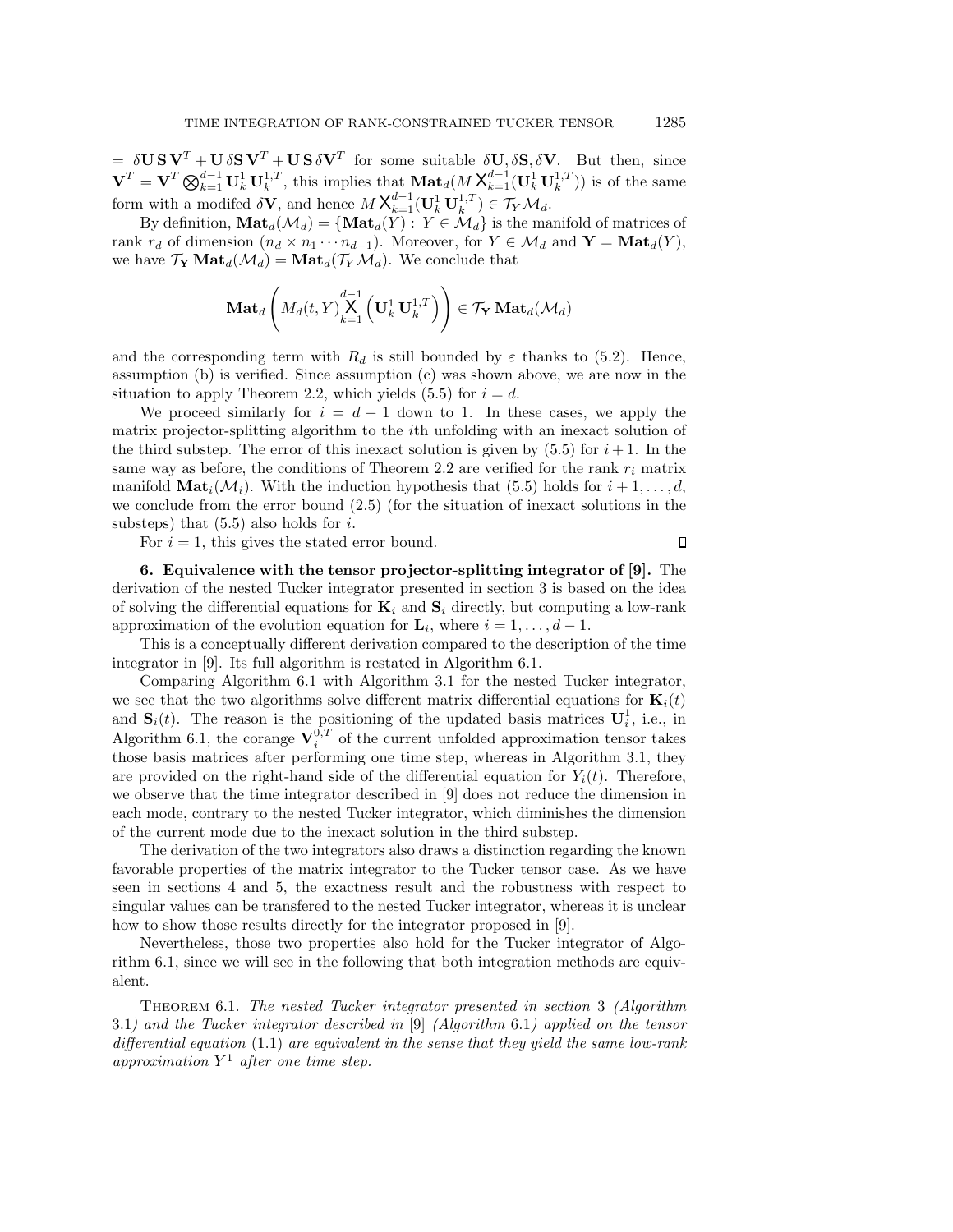Algorithm 6.1 One time step of the Tucker integrator of [\[9\]](#page-17-3)

<span id="page-13-1"></span><span id="page-13-0"></span>**Data:** Tucker tensor  $Y^0 = C^0 \mathsf{X}_{i=1}^d \mathbf{U}_i^0$ ,  $F(t, Y)$ ,  $t_0$ ,  $t_1$ **Result:** Tucker tensor  $Y^1 = C^1 X_{i=1}^d \mathbf{U}_i^1$ 1 begin 2 for  $i = 1$  to d do 3 \[ \] compute QR factorization  $\textbf{Mat}_i(C^0)^T = \textbf{Q}_i^0 \textbf{S}_i^{0,T}$  $\texttt{4} \quad \Big| \quad \Big| \quad \text{set} \ \mathbf{V}^{0,T}_i = \mathbf{Mat}_i$  $\sqrt{2}$  $\text{Ten}_i(\mathbf{Q}_i^{0,T})$  $\bigtimes\limits_{k=1}^{i-1}\mathbf{U}_{k}^{1,T}$  $\operatorname*{X}\limits_{l=i+1}^d \mathbf{U}_l^{0,T}$  $\setminus$  $\mathbf{5} \quad | \quad \text{ } \quad \text{ set } \ \mathbf{K}_i^0 = \mathbf{U}_i^0\,\mathbf{S}_i^0$ 6 set  $\mathbf{Y}_{[i]}^+(t) = \mathbf{K}_i(t) \mathbf{V}_i^{0,T}$  $\mathbf{r} \quad | \quad \quad \text{solve } \mathbf{\dot{K}}_i(t) = \mathbf{Mat}_i\big(F(t,\text{Ten}_i(\mathbf{Y}_{[i]}^+))\big) \, \mathbf{V}_i^0$ with initial value  $\mathbf{K}_{i}(t_0) = \mathbf{K}_{i}^0$  and return  $\mathbf{K}_{i}^1 = \mathbf{K}_{i}(t_1)$ 8 compute QR factorization  $\mathbf{K}_i^1 = \mathbf{U}_i^1 \, \widehat{\mathbf{S}}_i^1$  $\mathbf{9}$   $\Big|\phantom{.}$  set  $\mathbf{S}^0_i = \widehat{\mathbf{S}}^1_i$ 10  $\mathbf{V}_{[i]}^-(t) = \mathbf{U}_i^1 \mathbf{S}_i(t) \mathbf{V}_i^{0,T}$  $\mathbf{11} \quad \Big\vert \quad \text{ solve } \mathbf{\dot{S}}_i(t) = -\,\mathbf{U}_i^{1,T} \, \mathbf{Mat}_i\big(F(t,\text{Ten}_i(\mathbf{Y}_{[i]}^-))\big) \, \mathbf{V}_i^0$ with initial value  $\mathbf{S}_i(t_0) = \mathbf{S}_i^0$  and return  $\mathbf{S}_i^1 = \mathbf{S}_i(t_1)$ 12  $\Big| \Big| \mathop{\rm set}\nolimits C^0 = \mathrm{Ten}_i(\mathbf{S}_i^1 \mathbf{Q}_i^{0,T})$ 13 Solve  $\dot{C}(t) = F$  $\sqrt{ }$  $t,C(t)\sum\limits_{i=1}^d {\mathbf{U}}_i^1$  $\bigg\}\bigg|_{i=1}^d \mathbf{U}_i^{1,T}$ with initial value  $C(t_0) = C^0$  and return  $C^1 = C(t_1)$ 14 Set  $Y^1 = C^1 \times \atop_{i=1}^d U_i^1$ 

Proof. It is sufficient to show equivalence of the matrix differential equations that appear in Algorithms [3.1](#page-7-1) and [6.1.](#page-13-0) In order to distinguish between the factors computed by those two methods, we will denote those for Algorithm [6.1](#page-13-0) using  $\overline{\phantom{a}}$ . e.g.,  $\mathbf{V}_i$ ,  $\mathbf{K}_i(t)$ , and  $\mathbf{S}_i(t)$ . The notation for Algorithm [3.1](#page-7-1) is left unchanged.

We start with Algorithm [6.1.](#page-13-0) Writing line [4](#page-13-1) as

$$
\overline{\mathbf{V}}_i^{0,T} = \mathbf{Q}_i^{0,T} \left( \bigotimes_{k=1}^{i-1} \mathbf{U}_k^{1,T} \otimes \bigotimes_{k=i+1}^d \mathbf{U}_k^{0,T} \right),
$$

the equation of motion of  $\mathbf{K}_i$  becomes

$$
\dot{\overline{\mathbf{K}}}_{i}(t) = \mathbf{Mat}_{i}\left(F\left(t, \text{Ten}_{i}\left(\overline{\mathbf{K}}_{i}(t)\overline{\mathbf{V}}_{i}^{0,T}\right)\right)\right)\overline{\mathbf{V}}_{i}^{0}
$$
\n
$$
= \mathbf{Mat}_{i}\left(F\left(t, \text{Ten}_{i}\left(\overline{\mathbf{K}}_{i}(t)\mathbf{Q}_{i}^{0,T}\left(\bigotimes_{k=1}^{i-1}\mathbf{U}_{k}^{1,T}\otimes\bigotimes_{k=i+1}^{d}\mathbf{U}_{k}^{0,T}\right)\right)\right)\overline{\mathbf{V}}_{i}^{0}.
$$

For Algorithm [3.1,](#page-7-1) on the other hand, that equation reads

$$
\dot{\mathbf{K}}_i(t) = \mathbf{Mat}_i \left( F\left( t, \text{Ten}_i \left( \mathbf{K}_i(t) \, \mathbf{V}_i^{0,T} \right) \bigtimes_{k=1}^{i-1} \mathbf{U}_k^1 \right) \bigtimes_{k=1}^{i-1} \mathbf{U}_k^{1,T} \right) \mathbf{V}_i^0.
$$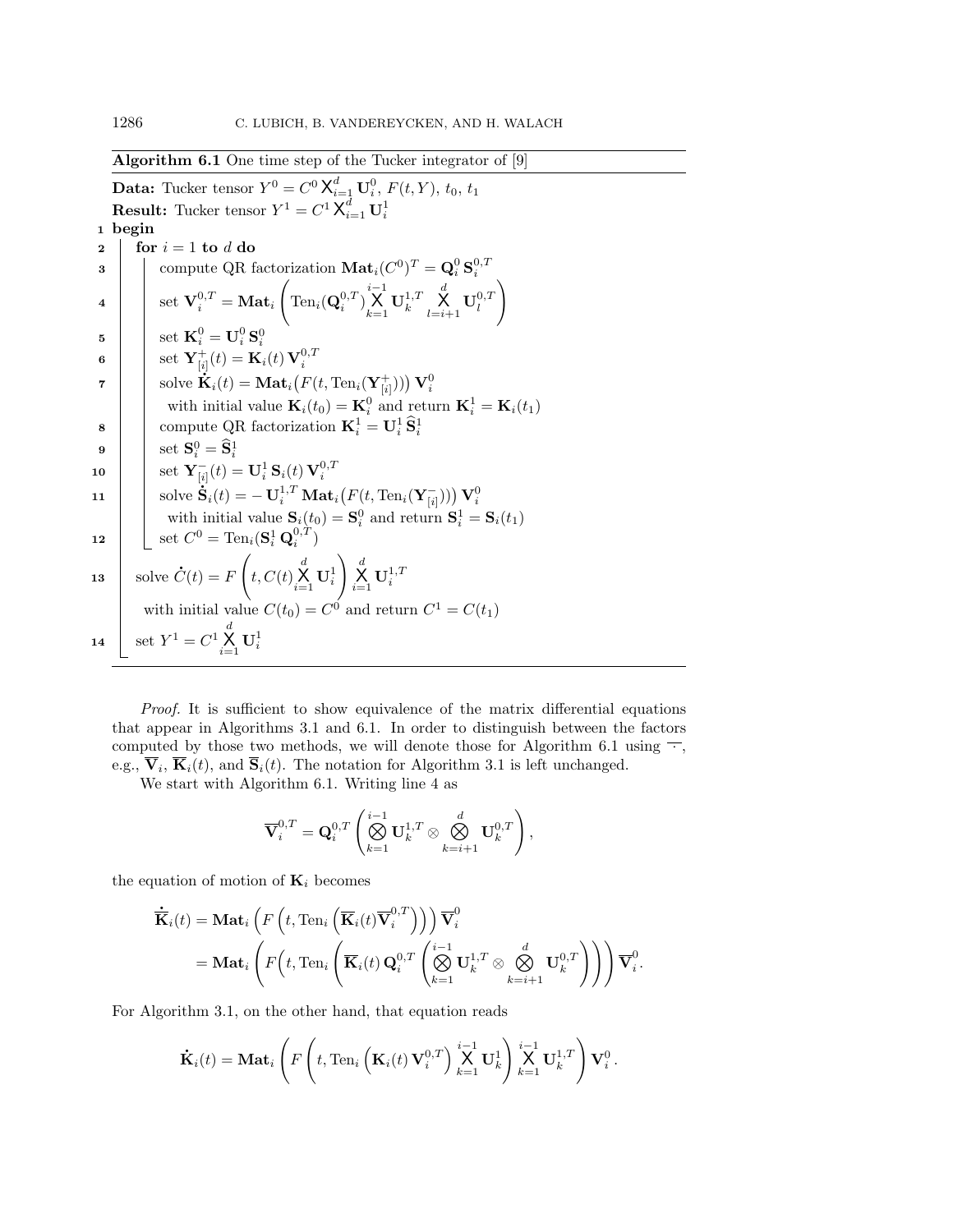We first expand the argument of  $F$  in this ODE. Writing line [4](#page-7-2) in Algorithm [3.1](#page-7-1) as

$$
\mathbf{V}_{i}^{0,T} = \mathbf{Q}_{i}^{0,T} \left( \bigotimes_{k=1}^{i-1} \mathbf{I}_{r_k} \otimes \bigotimes_{k=i+1}^{d} \mathbf{U}_{k}^{0,T} \right)
$$

and substituting, we obtain

$$
\begin{split} \operatorname{Ten}_i\left(\mathbf{K}_i(t)\,\mathbf{V}_i^{0,T}\right) & \stackrel{i-1}{\mathsf{X}}\mathbf{U}_k^1 = \operatorname{Ten}_i\left(\mathbf{K}_i(t)\,\mathbf{Q}_i^{0,T}\right) \mathop{\times}\limits_{k=i+1}^d \mathbf{U}_k^0 \mathop{\times}\limits_{k=1}^i \mathbf{U}_k^1 \\ &= \operatorname{Ten}_i\left(\mathbf{K}_i(t)\,\mathbf{Q}_i^{0,T}\left(\mathop{\otimes}\limits_{k=i+1}^d \mathbf{U}_k^{0,T}\otimes\mathop{\otimes}\limits_{k=1}^{i-1} \mathbf{U}_k^{1,T}\right)\right). \end{split}
$$

Hence, we see that  $F$  has the same arguments in both algorithms for the K-step. Omitting it, we continue with

$$
\dot{\mathbf{K}}_{i}(t) = \mathbf{Mat}_{i} \left( F(t, \cdot) \sum_{k=1}^{i-1} \mathbf{U}_{k}^{1,T} \right) \mathbf{V}_{i}^{0}
$$
\n
$$
= \mathbf{Mat}_{i} \left( F(t, \cdot) \right) \left( \bigotimes_{k=1}^{i-1} \mathbf{U}_{k}^{1,T} \otimes \bigotimes_{k=i+1}^{d} \mathbf{I}_{r_{k}} \right) \left( \bigotimes_{k=1}^{i-1} \mathbf{I}_{r_{k}} \otimes \bigotimes_{k=i+1}^{d} \mathbf{U}_{k}^{0} \right) \mathbf{Q}_{i}^{0}
$$
\n
$$
= \mathbf{Mat}_{i} \left( F(t, \cdot) \right) \left( \bigotimes_{k=1}^{i-1} \mathbf{U}_{k}^{1,T} \otimes \bigotimes_{k=i+1}^{d} \mathbf{U}_{k}^{0} \right) \mathbf{Q}_{i}^{0}.
$$

Comparing with  $\overline{V}_i^0$  above, we see that the differential equations for  $K_i(t)$  and  $\overline{K}_i(t)$ are indeed equivalent.

Hence, applying the same numerical method to both of them would give the same result  $\mathbf{K}_i^1 = \overline{\mathbf{K}}_i^1$  $\frac{1}{i}$ . .

The equivalence of the evolution equations for  $\dot{\mathbf{S}}$  $\dot{\mathbf{S}}_i(t)$  and  $\overline{\mathbf{S}}_i(t)$  can be shown in the same way as above. This again gives the same numerical solutions after one time step, i.e.,  $\mathbf{S}_i^1 = \overline{\mathbf{S}}_i^1$ i .

Finally, for the core tensor, we compare the evolution equation for  $C(t)$  in Algorithm [6.1,](#page-13-0)

$$
\dot{C}(t) = F\left(t, C(t) \sum_{i=1}^{d} \mathbf{U}_{i}^{1}\right) \sum_{i=1}^{d} \mathbf{U}_{i}^{1,T}, \qquad C(t_{0}) = C^{0},
$$

with that of  $L(t)$  from Algorithm [3.1.](#page-7-1) Retensorizing the latter in the dth mode yields

$$
\begin{split} \operatorname{Ten}_d\left(\dot{\mathbf{L}}^T(t)\right) &= \operatorname{Ten}_d\left(\mathbf{U}_d^{1,T} \operatorname{\mathbf{Mat}}_d\left(F\left(t,\operatorname{Ten}_d\left(\mathbf{U}_d^1 L^T(t)\right) \overset{d-1}{\underset{i=1}{\times}} \mathbf{U}_i^1\right) \overset{d-1}{\underset{i=1}{\times}} \mathbf{U}_i^{1,T}\right)\right) \\ &= \operatorname{Ten}_d\left(\mathbf{U}_d^{1,T} \operatorname{\mathbf{Mat}}_d\left(F\left(t,\operatorname{Ten}_d\left(\mathbf{L}^T(t)\right) \overset{d}{\underset{i=1}{\times}} \mathbf{U}_i^1\right) \overset{d-1}{\underset{i=1}{\times}} \mathbf{U}_i^{1,T}\right)\right) \\ &= F\left(t,\operatorname{Ten}_d\left(\mathbf{L}^T(t)\right) \overset{d}{\underset{i=1}{\times}} \mathbf{U}_i^1\right) \overset{d}{\underset{i=1}{\times}} \mathbf{U}_i^{1,T} \,. \end{split}
$$

Identifying now  $C(t)$  as  $\text{Ten}_d(\mathbf{L}^T(t))$ , we see that differential equations are the same.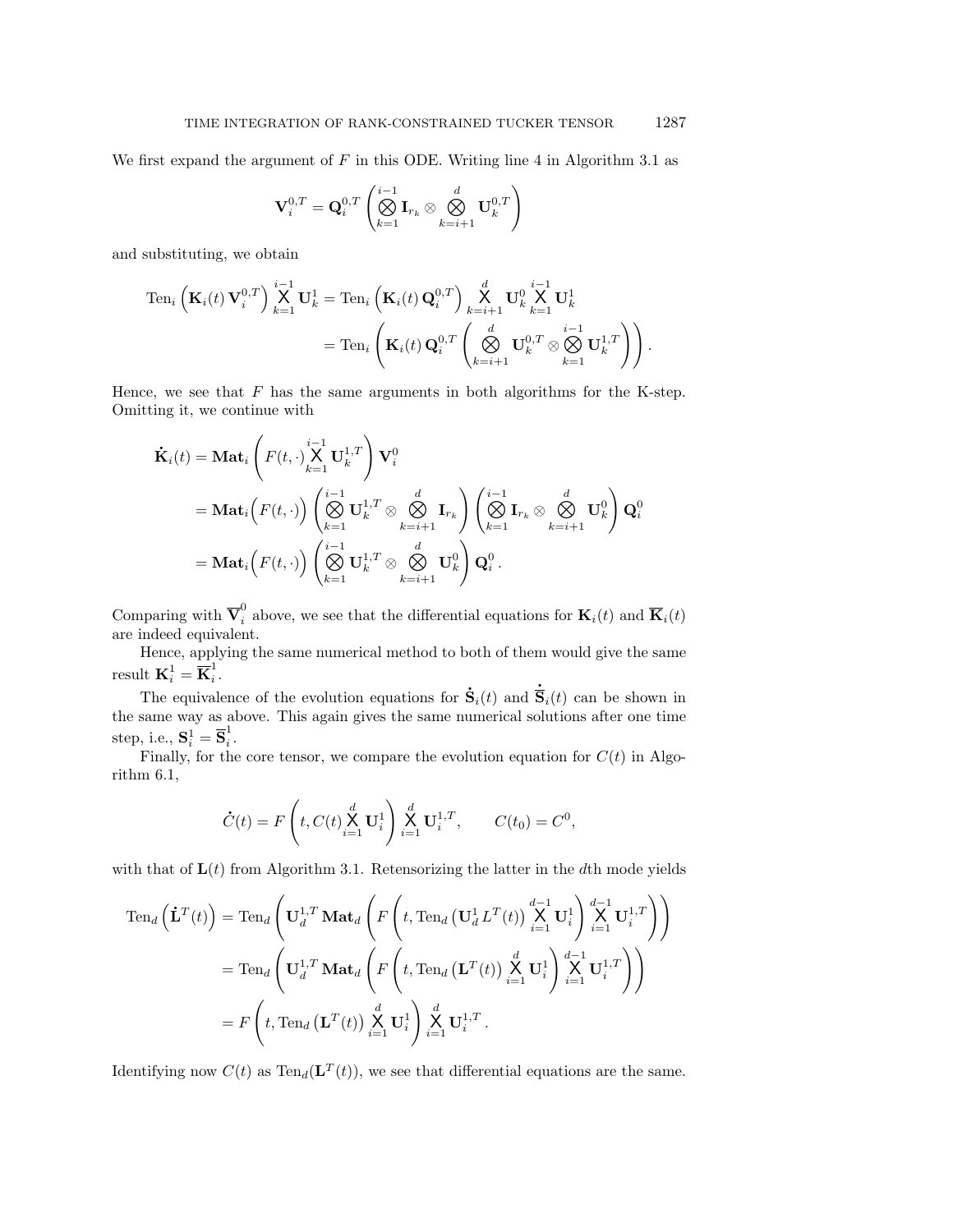Since the same holds true for the initial values,

$$
\operatorname{Ten}_d\left(\mathbf{L}_d^{0,T}\right)=\operatorname{Ten}_d\left(\operatorname{\mathbf{Mat}}_d\left(C^0\right)\right)=C^0,
$$

 $\Box$ 

both algorithms deliver the same same low-rank approximation  $Y^1$ .

<span id="page-15-0"></span>7. Numerical experiments. We present two numerical examples to illustrate our theoretical results of the proposed Tucker integrator. We consider examples that are tensor variants of the examples in  $[4, \text{ sect. } 4]$  $[4, \text{ sect. } 4]$  for the matrix case, in particular, a discrete nonlinear Schrödinger equation and an example of approximately adding tensors in the Tucker format.

7.1. A discrete nonlinear Schrödinger equation. We model a dilute Bose-Einstein condensate, trapped in a periodic potential [\[13\]](#page-17-11), on a regular lattice of width  $\gamma$ . The dynamics of its phase diagram is governed by the discrete nonlinear Schrödinger equation

<span id="page-15-1"></span>(7.1)  
\n
$$
i\dot{A}(t) = -\frac{1}{2}L[A(t)] + \varepsilon |A(t)|^2 \odot A(t),
$$
\n
$$
A_{jkl}(t_0) = \exp(-1/\gamma^2 ((j-j_1)^2 - (k-k_1)^2 - (l-l_1)^2))
$$
\n
$$
+ \exp(-1/\gamma^2 ((j-j_2)^2 - (k-k_2)^2 - (l-l_2)^2)),
$$

where  $A(t) \in \mathbb{R}^{n_1 \times n_2 \times n_3}$  with  $n_i = 100$  for all  $i \in \{1, 2, 3\}$ . The bounded linear operator  $L: \mathbb{R}^{n_1 \times n_2 \times n_3} \to \mathbb{R}^{n_1 \times n_2 \times n_3}$  describes the interaction between the grid points centered at  $(j, k, l)$  for all  $j, k, l = 1, \ldots, 100$ . It is defined componentwise as

$$
L[A](j,k,l) = A(j-1,k,l) + A(j+1,k,l) + A(j,k-1,l) + A(j,k+1,l) + A(j,k,l-1) + A(j,k,l+1),
$$

where terms with indices outside the range from 1 to 100 are interpreted as 0. Compared to the more standard seven-point stencil for the discrete Laplace operator in three dimensions, the operator L does not take the centered grid point into account. The entries of the tensor  $|A|^2$  are the squares of the absolute values of the corresponding entries of A, and the  $\odot$  in  $|A|^2 \odot A$  denotes the entrywise (Hadamard) product. The parameter  $\varepsilon$  determines the degree of nonlinearity.

We consider two excitations of the system, which are located at grid-points  $(j_1, k_1, l_1) = (75, 25, 1)$  and  $(j_2, k_2, l_2) = (25, 75, 100)$ . We take  $\gamma = 10$ .

To compute a low-rank approximation  $Y(t) \in \mathcal{M}$  with multilinear rank  $r =$  $(10, 10, 10)$  to the solution of the nonlinear differential equation  $(7.1)$ , we apply our nested Tucker integrator (Algorithm [3.1\)](#page-7-1) to [\(7.1\)](#page-15-1). The differential equations appearing in the substeps of each mode are solved by the fourth order Runge–Kutta method with time step size  $h = 10^{-3}$ . This approximate solution is compared to a full rank reference solution, which is also computed by a fourth order Runge–Kutta method, but with  $h = 0.5 \cdot 10^{-3}$  $h = 0.5 \cdot 10^{-3}$  $h = 0.5 \cdot 10^{-3}$ . In Table 1 we show the error behavior for different parameters  $\varepsilon$  and time step sizes h.

For each time step size h, we see the error decaying with  $\varepsilon$ . This observation is due to the fact that the linear term  $L[A(t)]$  in [\(7.1\)](#page-15-1) maps onto the tangent-space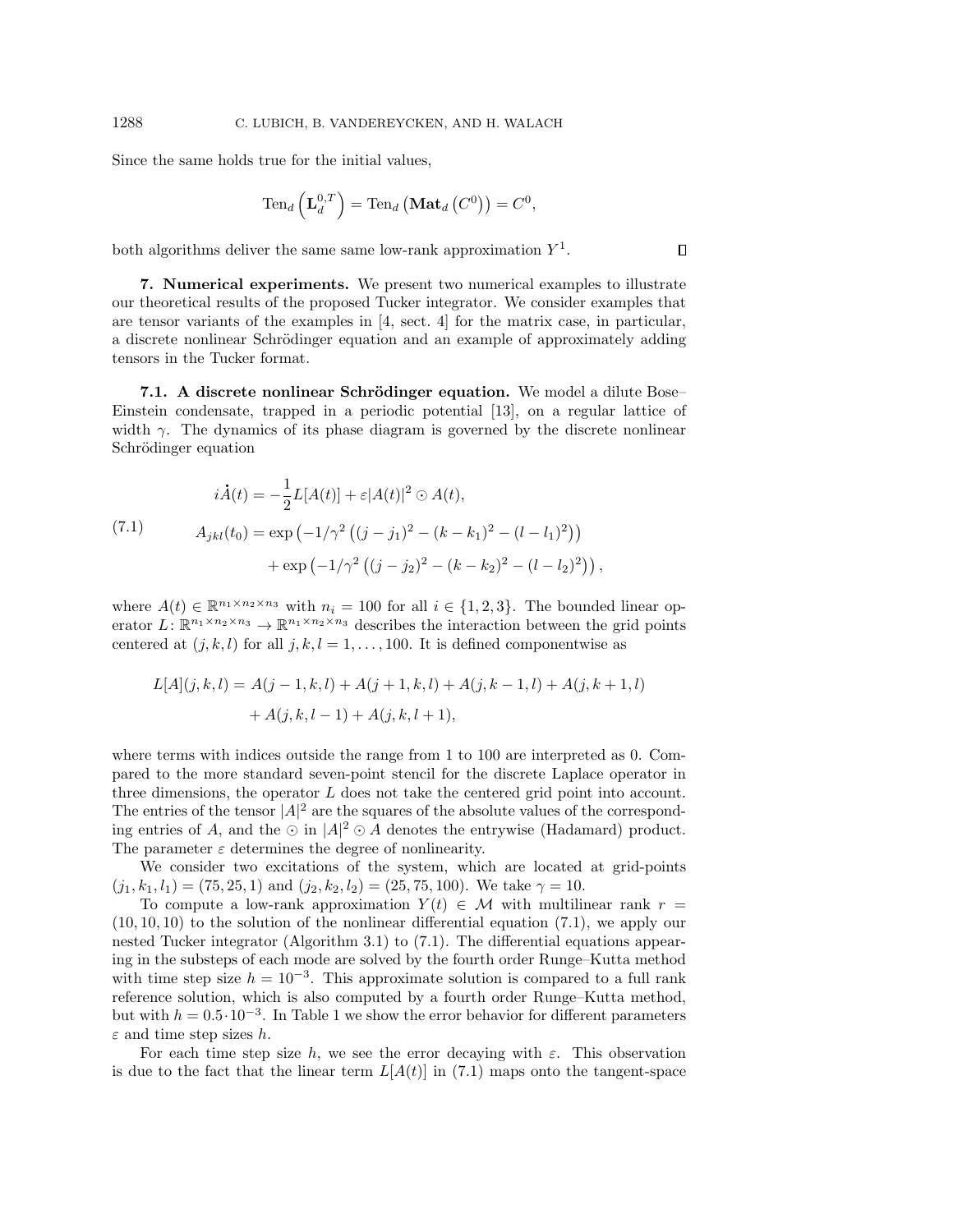<span id="page-16-0"></span>TABLE 1 Error in Frobenius norm at  $t = 1$  of the rank-(10, 10, 10) Tucker integrator applied to [\(7.1\)](#page-15-1).

| $\varepsilon \setminus h$ |           | $10^{-1}$ | $10^{-2}$ | $10^{-3}$ |
|---------------------------|-----------|-----------|-----------|-----------|
| 1                         | $4.59e-1$ | $4.01e-2$ | 3.88e-2   | 3.88e-2   |
| $10^{-1}$                 | $9.39e-2$ | $9.68e-4$ | $1.61e-4$ | $1.47e-4$ |
| $10^{-2}$                 | $9.27e-3$ | $3.20e-5$ | $2.19e-6$ | $1.30e-6$ |
| $10^{-3}$                 | 5.36e-4   | $3.18e-6$ | 8.93e-8   | $3.54e-8$ |
| $10^{-4}$                 | $5.12e-5$ | $2.73e-7$ | $3.23e-9$ | $1.91e-9$ |

 $T_Y\mathcal{M}$  of the manifold  $\mathcal M$  of multilinear rank. The nonlinear term is of full rank, but it is controlled by the factor  $\varepsilon$ . This makes the dependence of the error behavior on  $\varepsilon$  explicit. We also see in the first row that the error stagnates from time step size  $h = 10^{-2}$  on and this shows the dominance of the perturbation factor  $\varepsilon$ . We would observe the same behavior for smaller  $\varepsilon$ , but for smaller time step sizes.

Finally, in the last row, where the influence of  $\varepsilon$  is small, we observe convergence of the error in terms of the time step size  $h$ .

7.2. Approximate addition of tensors. Let  $A \in \mathbb{C}^{n_1 \times \cdots \times n_d}$  be a tensor of multilinear rank  $r = (r_1, \ldots, r_d)$  and let  $B \in \mathbb{C}^{n_1 \times \cdots \times n_d}$ . We consider the addition of the two given tensors, which results in

<span id="page-16-1"></span>
$$
(7.2) \tC = A + B,
$$

where  $C$  typically is not of low rank. We aim to find an approximation tensor of multilinear rank r. Such a computation is, for example, required in optimization problems on low-rank manifolds, under the name of retractions, and needs to be computed in each iterative step [\[1\]](#page-17-12). There, the increment is typically a tangential tensor  $B \in \mathcal{T}_A\mathcal{M}$ , which after adding directly as in [\(7.2\)](#page-16-1) yields a tensor C of multilinear rank 2r. Afterward, the result is projected onto  $\mathcal M$  by an SVD-based rank-r approximation in order to obtain an approximation tensor  $D \in \mathcal{M}$ . With this procedure, we first leave the low-rank manifold and then project back onto M.

Instead, we propose to apply one time step of the nested Tucker integrator starting with  $t_0 = 0$  and with time step size  $h = 1$  in order to solve

$$
\dot{Y}(t) = P(Y)B, \qquad Y(t_0) = A.
$$

This gives an approximate solution  $Y^1 \in \mathcal{M}$  for the result of the direct addition [\(7.2\)](#page-16-1). Contrary to the standard approach, we never leave the low-rank manifold when applying the nested Tucker integrator.

For our numerical example, we initialize A as a random Tucker tensor of size  $100 \times$  $100 \times 100$  and multilinear rank  $r = (10, 10, 10)$ . The increment B is constructed to be a random tensor in the tangent space  $\mathcal{T}_A\mathcal{M}$ . We compare the full rank addition [\(7.2\)](#page-16-1) with the low-rank approximation  $Y^1 \in \mathcal{M}$  obtained by the nested Tucker integrator. We also compare those results with the retracted rank- $2r$  result, for which we perform a best rank-r approximation. Figure [1](#page-17-13) illustrates those comparisons.

We observe that the errors decrease with decreasing norm of the increment tensor B. We also see that the difference between the errors of the splitting integrator and the projected direct addition is marginal—or rather we do not see it because the error curves of both approaches are not distinguishable in the figure.